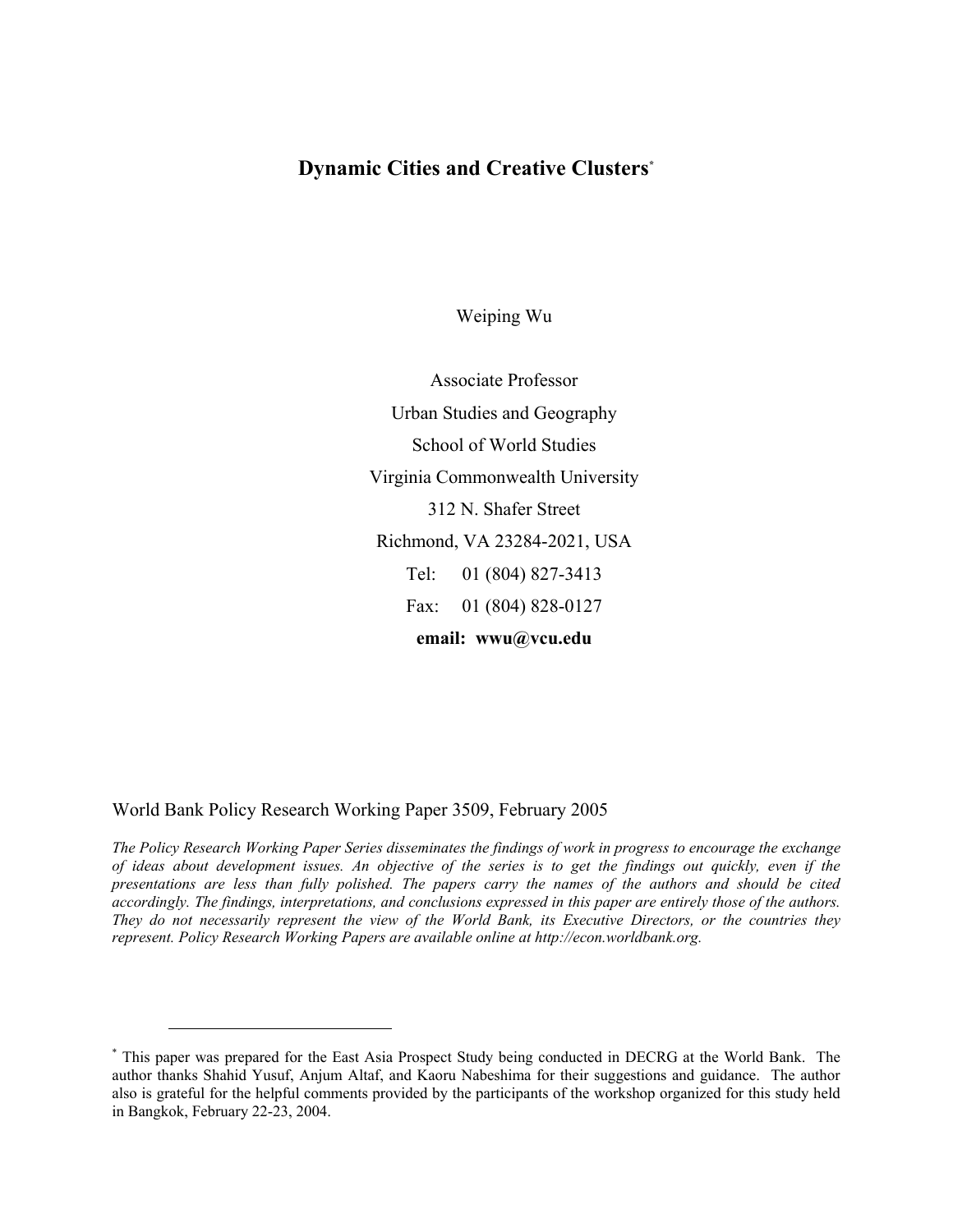#### **Abstract**

This paper focuses on how urban policies and the clustering of creative industries has influenced urban outcomes. The set of creative industries include those with output protectable under some form of intellectual property law. More specifically, this subsector encompasses software, multimedia, video games, industrial design, fashion, publishing, and research and development. The cities that form the basis for the empirical investigations are those where policy induced transitions have been most evident, including Boston; San Francisco; San Diego; Seattle; Austin; Washington DC; Dublin (Ireland); Hong Kong (China); and Bangalore (India).

The key research questions motivating the paper are: What types of cities are creative? What locational factors are essential? What are the common urban policy initiatives used by creative cities? The paper first explores the importance of the external environment for innovation and places it in the larger context of national innovation systems. Based on a study of development in Boston and San Diego, the paper isolates the factors and policies that have contributed to the local clustering of particular creative industries. In both cities, universities have played a major role in catalyzing the local economy by generating cutting-edge research findings, pro-actively collaborating with industries, and by supplying the needed human capital. In addition, these two cities benefited from the existence of anchor firms and active industry associations that promoted fruitful university-industry linkages.

Many cities in East Asia are aspiring to become the creative hubs of the region. However, their investments tend to be heavily biased towards infrastructure provision. Although this is necessary, the heavy emphasis on hardware has can lead to underinvestment in developing the talents and skills needed for the emergence of creative industries in these cities.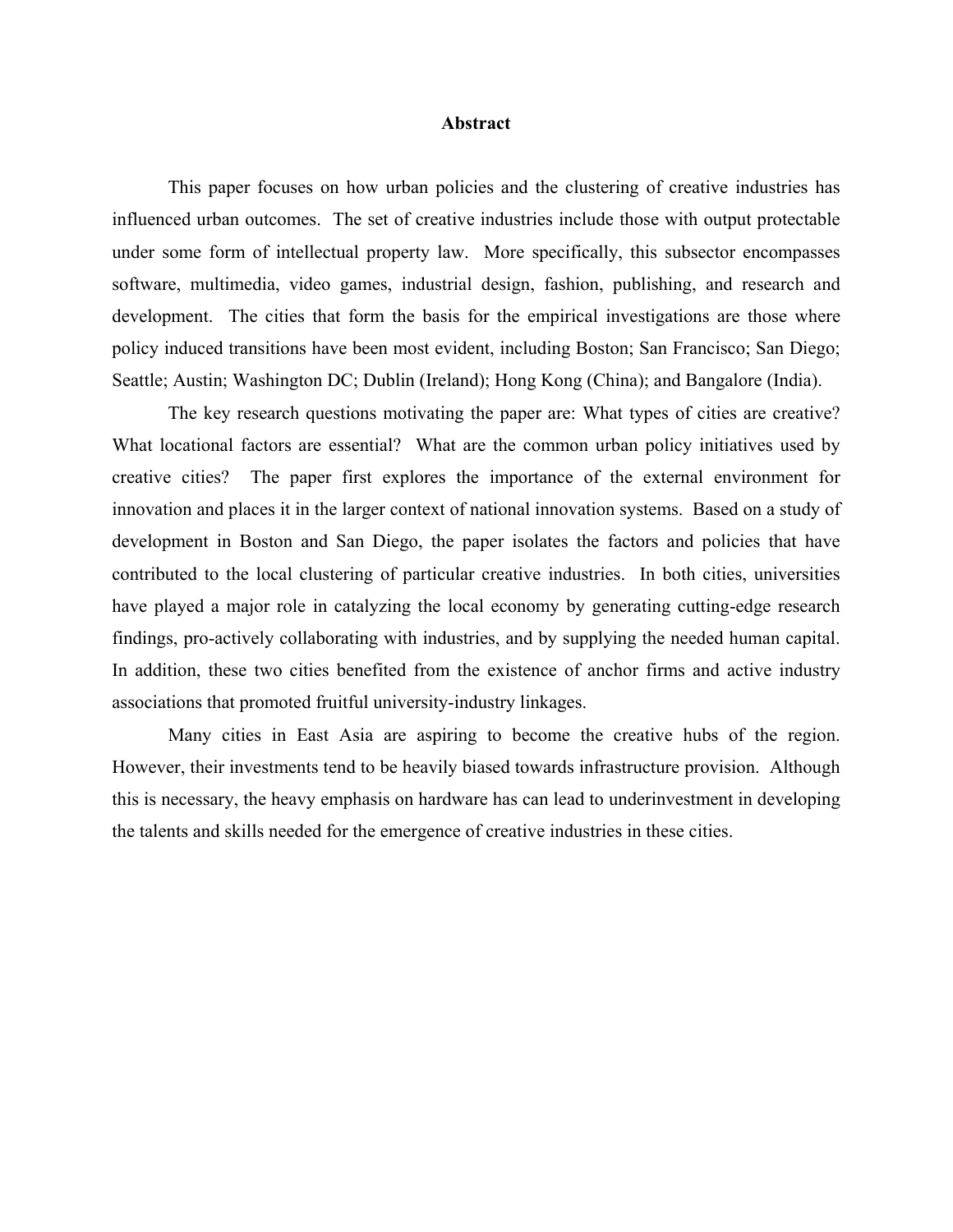# **Dynamic Cities and Creative Clusters Weiping Wu Virginia Commonwealth University**

In recent years, a subset of knowledge-intensive industries that are reliant on individual creativity and talent, known as creative industries, have received increasing attention. An important hallmark of these industries is the continuing innovation and development of products and processes, as often measured by the number of patents awarded. Overall, the average rate of patenting per employee in centers of creative industries is about twice as high as for all metropolitan in the United States (Cortright and Mayer 2001).<sup>1</sup> These knowledge-intensive production and service activities also are almost exclusively city based, making urban places the central organizing unit of the creative economy (Florida 2002). Creative industries tend to cluster in large cities and regions that offer a variety of economic opportunities, a stimulating environment and amenities for different lifestyles.

This paper focuses on the interactions of the clustering of creative industries, urban policy, and urban outcomes. The set of creative industries include those with output protectable under some form of intellectual property (IP) law. More specifically, the paper investigates the industries of software, multimedia, video games, industrial design, fashion, publishing, and biotech research and development (R&D). Drawn primarily from the U.S., the cities that form the basis for the empirical investigations are those where policy induced transitions have been most evident, including Boston; San Francisco; San Diego; Seattle; Austin; Washington DC; Dublin (Ireland); and Bangalore (India). The key research questions motivating the paper include: What types of cities are creative? What locational factors are essential? and What are the common urban policy initiatives used by creative cities?

The paper first explores the importance of the external environment for innovation and places it in the context of a national innovation system. Based on a study of development in the selected cities, the paper then isolates the factors and policies that have contributed to the local clustering of particular creative industries. Next the paper presents more in-depth case studies of two successful creative cities – Boston and San Diego, followed by a discussion on whether

<sup>&</sup>lt;sup>1</sup> Some key indicators of innovation and creativity include patents per worker, venture capital funding per worker, fast growth firms, and initial public offerings. See Porter and Monitor Group (2001), Cortright and Mayer (2002).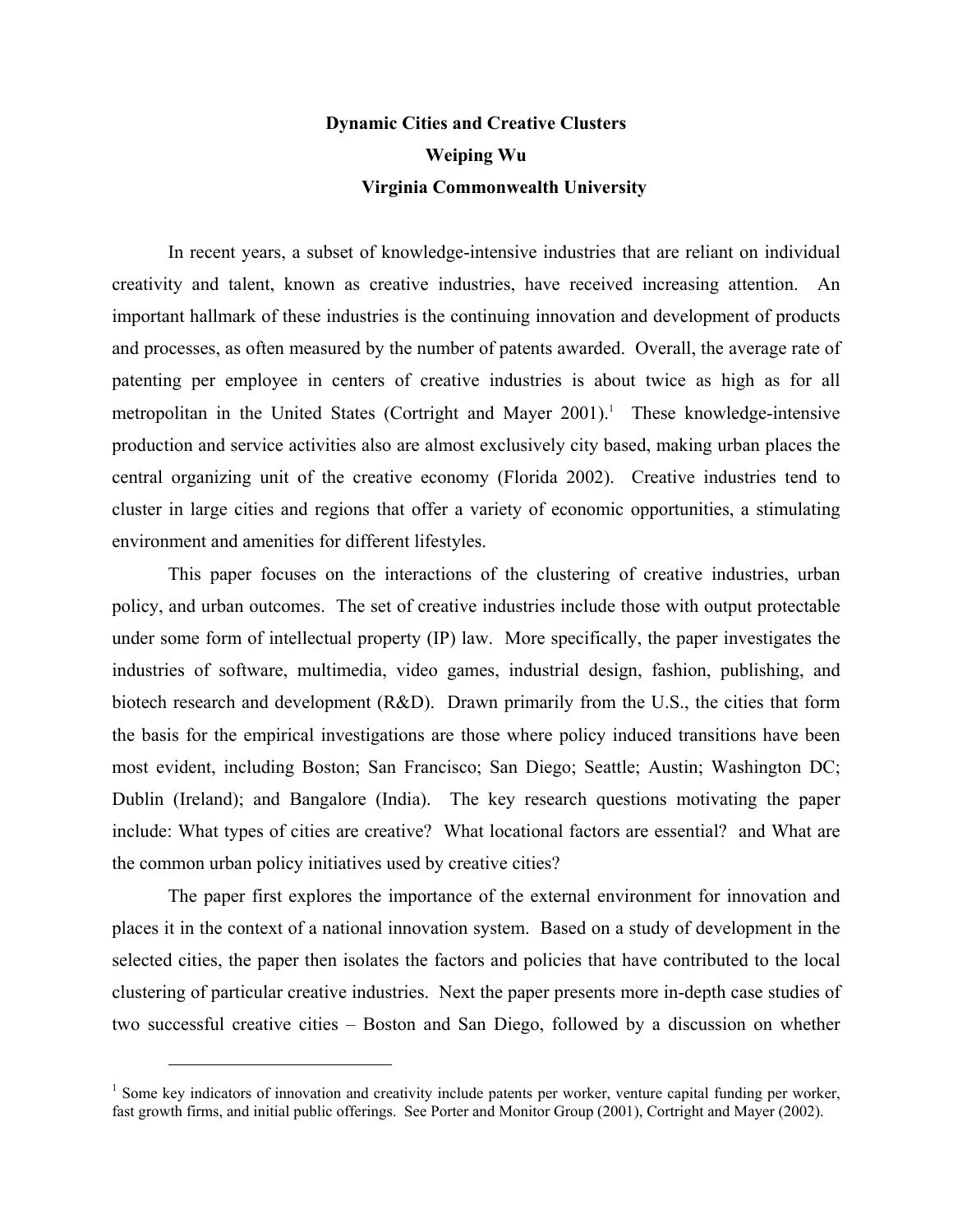particular features of individual cities make them better suited for specific creative industries and why some places are less than successful in capturing creative activities (illustrated primarily through a case study of Baltimore). Finally, the paper infers what the research findings imply for aspiring cities in East Asia, such as Hong Kong; Beijing; Shanghai; Seoul; Singapore; Kuala Lumpur; Bangkok; Manila; and Jakarta.

There are at least two definitions of creative industries. For some, they are the sectors of the economy whose products fall under the purview of IP law. There are four main types of IP: patents, copyrights, trademarks, and designs (Howkins 2001). With this definition, creative industries constitute a very large portion of capitalist economies – design, fashion, film, multimedia, software, publishing, advertising, arts and so on (about 15 sectors).<sup>2</sup> Their dependency on a state-enforced system of IP rights (IPRs) highlights the legal institutions that allow profits to be made from ideas (Healy 2002). For others, this sectoral definition necessarily lumps together people doing creative jobs and simple service workers in the same sector. Having creative industries in place thus is not at all the same thing as being creative. So instead they use an occupational approach by focusing on the rise of a class of occupations (Florida 2002, Markusen and Schrock 2001). The creative class mainly includes people in science and engineering, architecture and design, arts, and entertainment whose job is to create new ideas, new technology and new creative content. This occupation definition, therefore, reaches beyond workplaces and likely calls for strategies focusing on people.

Fused with innovation and commercialization of technologies, creative activities often take place in clusters – geographic concentrations of interconnected firms and institutions in a particular industry or sector (Porter 1998, Porter and Stern 2001).<sup>3</sup> Clusters promote both cooperation and competition.4 Firms locate near one another to take advantage of a common

<sup>&</sup>lt;sup>2</sup> With this definition, creative industries in the U.S. and Britain account for 5-8 percent of GDP ("Creativity as Singapore's New Growth Engine," *United Press International*, 25 September 2002). 3

<sup>&</sup>lt;sup>3</sup> Clusters encompass an array of linked industries and other entities important to competition. They include suppliers of specialized inputs such as components and providers of specialized infrastructure. Clusters also often extend downstream to channels and customers and laterally to manufacturers of complementary products and to companies in industries related by skills, technologies, or common inputs. Finally, many clusters include governmental and other institutions (such as universities, standards-setting agencies, think tanks, vocational training providers, and trade associations) that provide specialized training, education, information, research, and technical support. See Porter (1998).

<sup>&</sup>lt;sup>4</sup> The significance of cooperation and networking among firms should not be over-emphasized. Although earlier research attributes the rise of Silicon Valley to its operation as a network system with a shared regional culture of openness (Saxenian 1994), there is evidence that relations there are not so cooperative and are often competitive (Cohen and Fields 1999). Increasingly scholars are touting competition as a central feature underpinning dynamic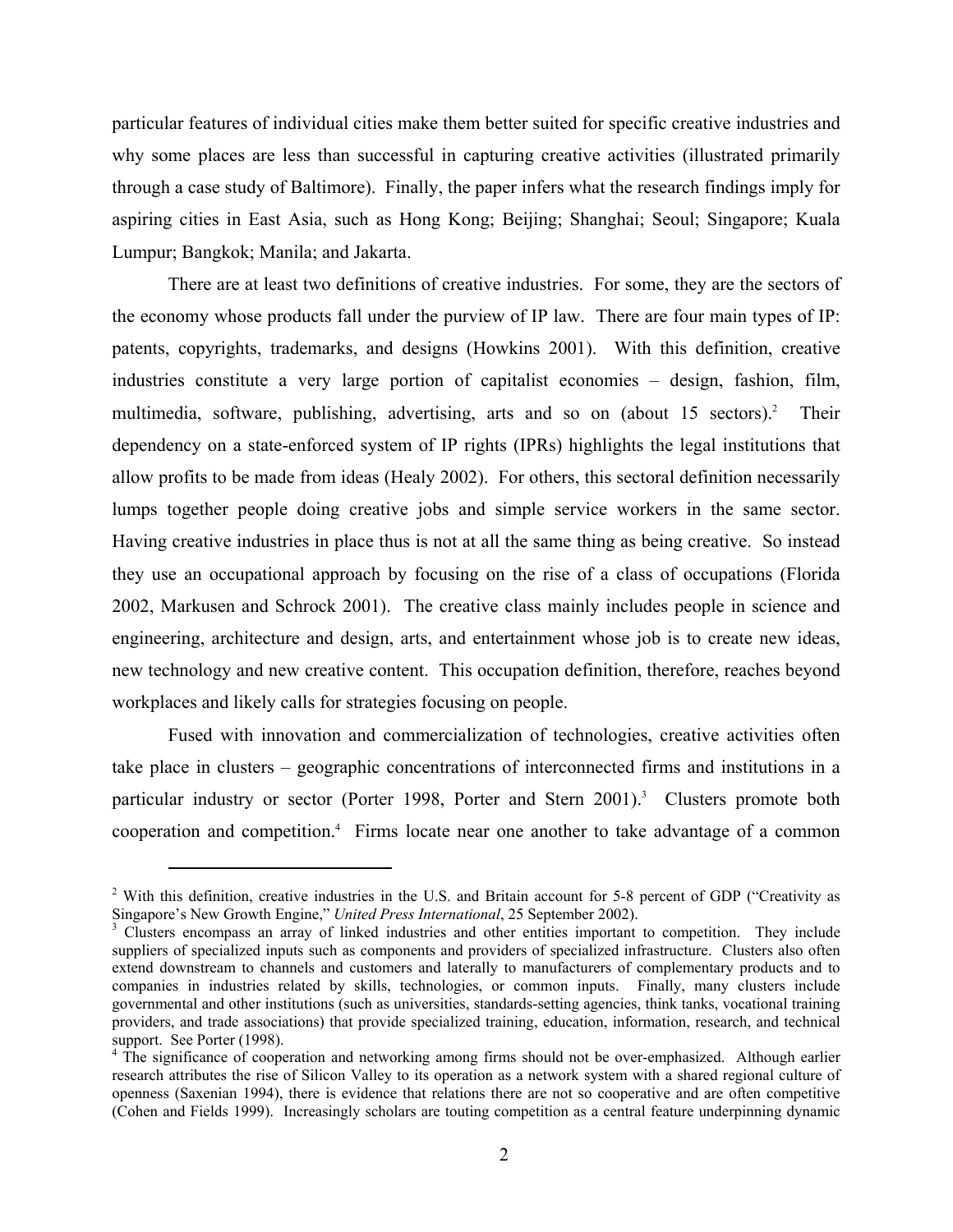pool of labor, knowledge, information and ideas. Thus clusters mitigate the problems inherent in arm's-length relationships without imposing the inflexibilities of vertical integration or the management challenges of maintaining formal linkages such as alliances and partnerships. The success of clusters ultimately lies in the concept of collective efficiency – the joint actions and benefits generated by proximity.<sup>5</sup> Creative industries also tend to have a large number of small firms. They are considered to be more flexible and independent than large ones, but also have less access to technological information, are constrained by available resources and face high training costs (Berranger and Meldrum 2000, Fujita 2003). Clustering is particularly beneficial for them as competitive advantage could be derived by obtaining efficiency gains that a small firm may not manage on its own.

For cities hosting significant concentration of creative industries, the beneficial impacts are tremendous, in terms of both high-paying and entry-level jobs generated.<sup>6</sup> In most cases, the quality of the jobs is seen as advantageous as they may provide a more interesting and satisfying working environment for employees.<sup>7</sup> When most of the economic and social resources are local, the economic process becomes endogenous even if continuous adaptation is required. The strong advantages in providing technological innovation, sharing information, differentiating products, and regulating the market are reliable guarantees of sustainable growth (Santagata 2002, Throsby 2001). As creative industries concentrate in a city, new business formation also becomes more likely through startups and spin-offs. Barriers to entry are lower than elsewhere as needed assets, financial support, skills, inputs and employees are often available locally (Porter 1998, Porter and Monitor Group 2001). Another benefit is the potential for tie-in

clusters (Porter 1998, Rantisi 2002). Local rivalry can be highly motivating and the desire to stand out can spur firms to outdo one another.

<sup>&</sup>lt;sup>5</sup> One of the most meaningful characteristics of clustering is the interdependency of firms. Compared to market transactions among dispersed and random buyers and sellers, the proximity of firms in one location fosters higher productivity and efficiency (Santagata 2002).

 $\overline{6}$  In the U.S., for instance, these places have experienced higher per capita income and faster income growth than elsewhere. In the 1990s, aggregate employment in these areas grew 50 percent faster than the rest of metropolitan U.S. (Cortright and Mayer 2001). In Seattle, for instance, most of the 6,000 new high-tech jobs between 1995 and 1998 occurred in the software/computer services/internet cluster (Sommers and Calson 2000).

 $<sup>7</sup>$  The employment pattern of creative industries, however, also is characterized by job flexibility, high mobility and</sup> insecurity, short-term or freelance contracts, and part-time or self-employed activities (HKU 2003). Another notable feature of the creative labor market is horizontal hypermobility. Instead of move up through the ranks of one firm, employees move laterally from company to company in search of what they really want. See Florida (2002).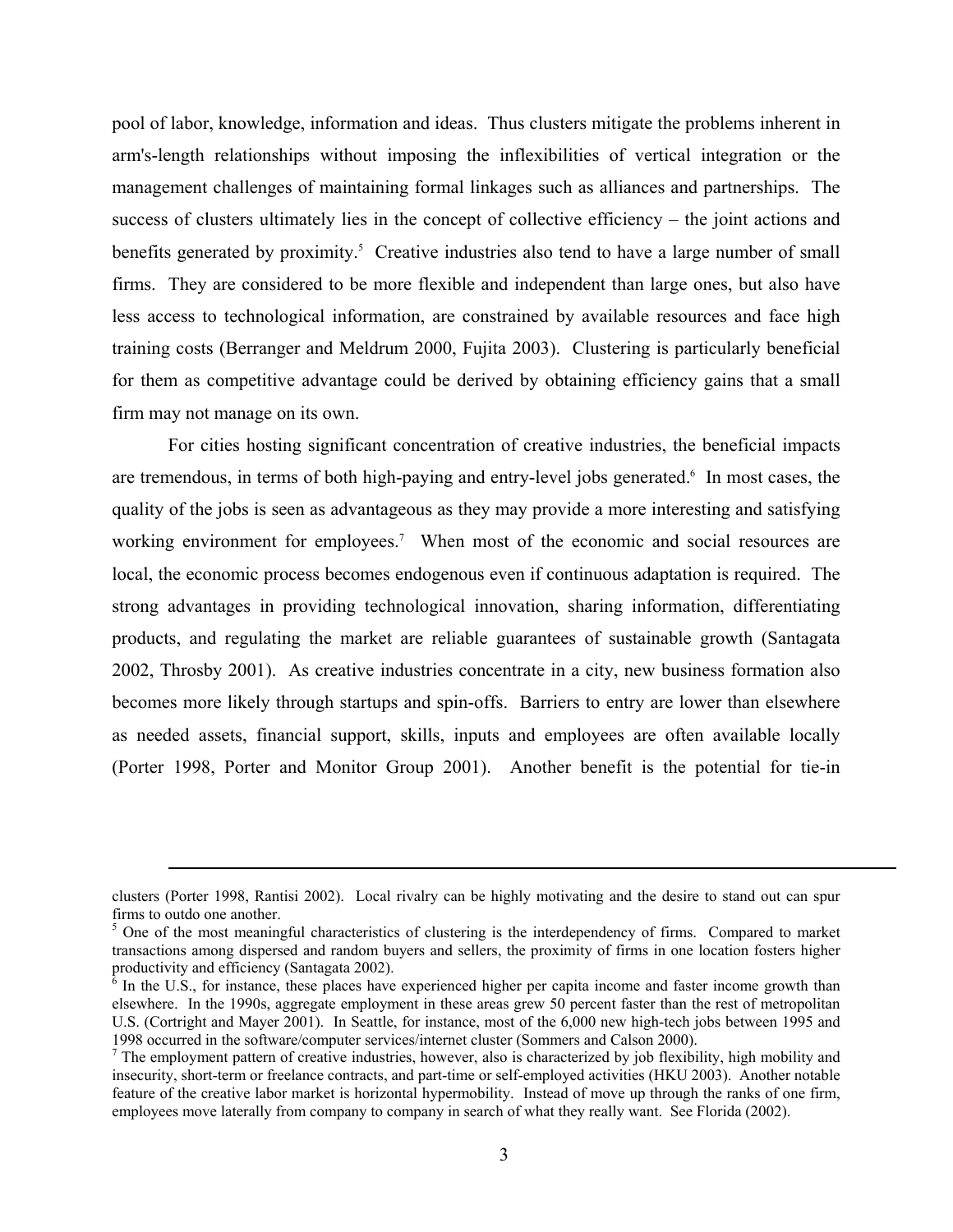products that open a large merchandizing market (Santagata 2002).<sup>8</sup> In addition, a growing concentration signals opportunity, which helps attract the best talent as individuals with ideas or relevant skills migrate in from other locations.

### *I. Creative Cities in the Context of A National Innovation System*

What then drives innovation in creative cities? Traditional thinking focuses more on internal factors, such as the capabilities and processes within firms. Recent research shows that the external environment for innovation or a creative milieu is at least as important (Kresl and Singh 1999, Porter 1998, Porter and Stern 2001). Creative milieu is similar to what historians have termed as a "moral temperature" allowing a particular kind of talent to develop in one place at one time (Hall 2000). In periods of intense creativity historically (mainly in the arts), a group of people have acquired a set of common characteristics, a kind of accumulated culture and style of life. Major breaks also seem to come through clashes between generations. A creative milieu, a notion similar to that of the innovative milieu, has four key features: information transmitted among people, knowledge or the storage of information, competence in certain activities, and creation of something new out of these three activities (*ibid*).

Beyond the local environment, the vitality of innovation in a place also is shaped by a national innovation system – a complex network of agents, policies and institutions supporting the process of technical advance and spanning all industries (Crow and Bozeman 1998, Nelson and Rosenberg 1993, Porter and Stern 2001). This system, specifically, includes a nation's IP protection system, its universities and its research laboratories. More broadly, it may also include many other subsystems and processes, such as norms of competition and a nation's financial and monetary policies. Research shows that the aggregate level of R&D spending, the effectiveness of IP protection, openness to competition and the intensity of spending on higher education are particularly important determinants of innovative output (Porter and Stern 2001).<sup>9</sup>

1

<sup>&</sup>lt;sup>8</sup> For the software cluster, Bangalore's huge pool of software engineers is attracting attention for services that include E-commerce, customer relationship management, application service providers, and information technology (IT) enabled services. A McKinsey study notes that IT-enabled services could generate annual revenues of \$17 billion in India by 2008 and create as many as 1 million new jobs (cited in Reason 2001).

<sup>&</sup>lt;sup>9</sup> The importance of national innovation systems is showcased in, for instance, Denmark and Finland. They have made major gains in wireless technology since the mid-1980s by substantially increasing their R&D workforce and investment and emphasizing policies that support open competition and strong IP protection. New centers of innovation also are emerging outside of the western hemisphere, in Singapore, Taiwan (China), Korea and Israel (Porter and Stern 2001).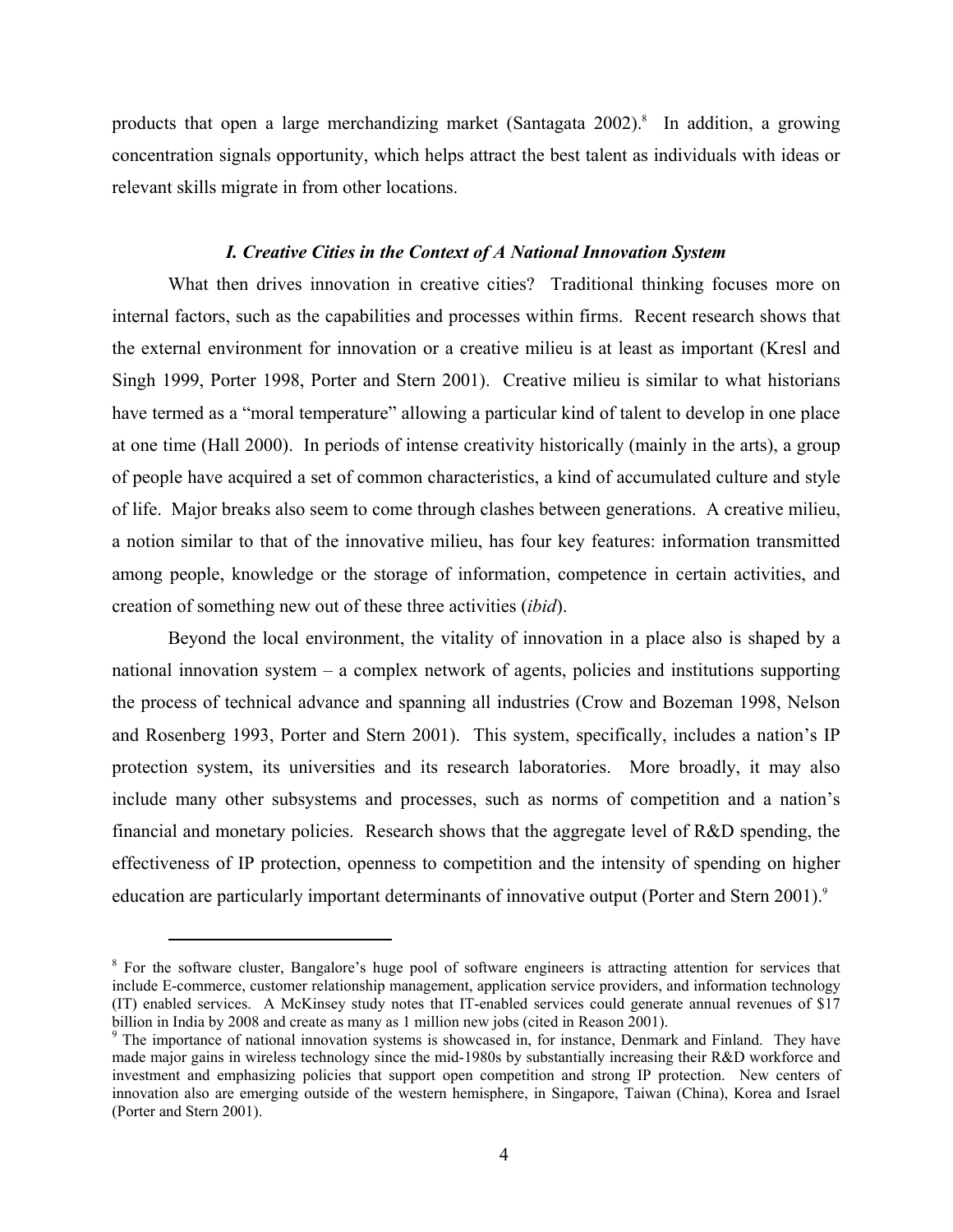There are different types of national innovation systems among the major industrialized countries. Two distinctive models have captured much attention: the attractiveness of the American model has waned while the Japanese institutions have waxed as targets for emulation (Nelson and Rosenberg 1993). In spite of the variations, three key institutional actors – industry, research organizations, and government – occupy important positions in all national innovation systems (Mowery and Rosenburg 1993, Fujita and Hill 2004).

The U.S. federal government's role is perhaps most important in setting the public policy environment and a number of federal statutes are particularly noteworthy. The passage of the Stevenson-Wydler Technology Innovation Act and the Bayh-Dole University and Small Business Patent Act (both in 1980) ushered in a new era in the transfer of publicly funded IP to industrial firms (Feldman and Francis 2004).<sup>10</sup> These and other institutional changes have allowed enterprising individuals to license technology out of their own labs to create startup companies and encouraged universities to embrace closer interactions with industry to facilitate innovation diffusion.<sup>11</sup> More recently the federal government has improved enforcement of IP protection, reduced antitrust restrictions on collaboration in research (through the National Cooperative Research Act), and pursued stronger international protection of IPRs in trade negotiations (Mowery and Rosenburg 1993). Although it has invested large sums in R&D, the U.S. federal government lacks comprehensive oversight of the effects of publicly financed R&D in a wide range of programs.<sup>12</sup> During the postwar decades this investment has largely been driven by national security concerns, with military services dominating the federal R&D budget and counting for more than half of federal R&D obligations in most years (Mowery and Rosenburg  $1993$ ).<sup>13</sup>

 $10$  The Stevenson-Wydler Technology Innovation Act facilitates the transfer of technologies that have originated and are owned by federal laboratories to the private sector. The Bayh-Dole University and Small Business Patent Act permits small business, universities and nonprofit institutions to retain title to inventions resulting from federally funded grants and contracts. See Feldman and Francis (2004).

 $11$  Other major policy initiatives include two amendments to the Stevenson-Wydler Technology Innovation Act – the Federal Technology Transfer Act and National Competitiveness Technology Transfer Act – and the Small Business Innovation Development Act (Feldman and Francis 2004).

<sup>&</sup>lt;sup>12</sup> As the largest funder, the federal government finances close to half of all R&D. The bulk of federally funded R&D is performed by private industry (over two-thirds), followed by federal research labs as a distant second and university R&D centers (Mowery and Rosenburg 1993).

<sup>&</sup>lt;sup>13</sup> As a result of the development emphasis of defense R&D and large size of the military R&D budget, the distribution of the federal R&D investment across industry sectors is highly concentrated, primarily in aircraft and missiles and electrical machinery.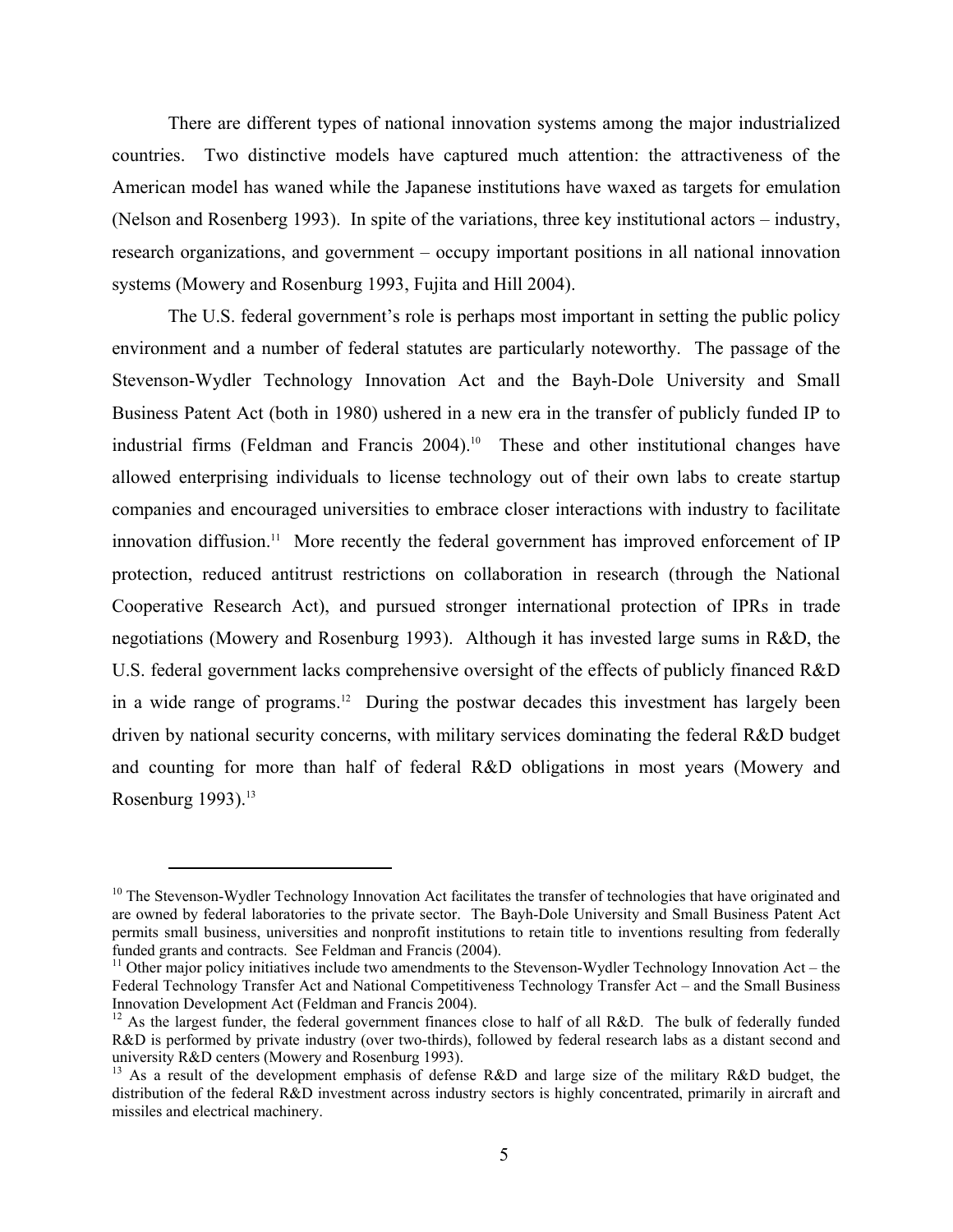A major change in the postwar U.S. national innovation system is the immense expansion of research in institutions of higher learning. By simultaneously providing funds for university research and education, the federal government has strengthened the university commitment to research (Mowery and Rosenburg 1993). In contrast to European countries, both public and private universities in the U.S. have long played a significant role in conducting research that contributes to technological development and industrial performance.<sup>14</sup> There are diverse interfaces between research universities and the industrial sector. Industry-university relations in Europe, on the other hand, have lagged behind partly because of legal prohibitions in some countries against faculty collaboration with commercial firms and cultural biases against academic involvement with commerce (Owen-Smith and others 2002).<sup>15</sup> One particular feature of industry research in the U.S. is the prominent role of new, small firms. The large basic research establishments in universities, government, and private firms serve as important incubators for the development of innovations. Individuals then establish firms, often small startups, to commercialize them. This pattern has been particularly significant in the biotech, microelectronics, and computer industries. High levels of labor mobility thus serve as both an important channel for technology diffusion and a magnet for other firms in related industries (Mowery and Rosenburg 1993).

In contrast to the American model, the rise of Japan as a model indicates that an explicit national technology policy can be effective (Nelson and Rosenberg 1993). The Japanese government targets certain key civilian technologies and focuses its tax incentive programs, subsidies, and R&D on emerging industries. Historically, the determination to catch up with western countries and their military capacity has given the government a strong incentive to support technological advances. Since the 1960s when the Japanese economy began to compete internationally, the need to develop its own technology also has become more urgent. Government policies to promote domestic R&D have been emphasized since (Odagiri and Goto 1993). State expenditures on science and technology have grown steadily, even in the 1990s when severe fiscal deficits forced cutbacks in overall public spending. In general, Japan invests more heavily in R&D than most Western countries, with a ratio of R&D spending to GDP

<sup>&</sup>lt;sup>14</sup> Patenting by U.S. universities increased nearly sevenfold over the period of 1976-1998 and licensing revenues from the sales of IP grew briskly as well (Owen-Smith and others 2002).

<sup>&</sup>lt;sup>15</sup> This predisposition is shared by a small number of U.S. universities, such as Johns Hopkins University (Feldman and Desrochers 2004).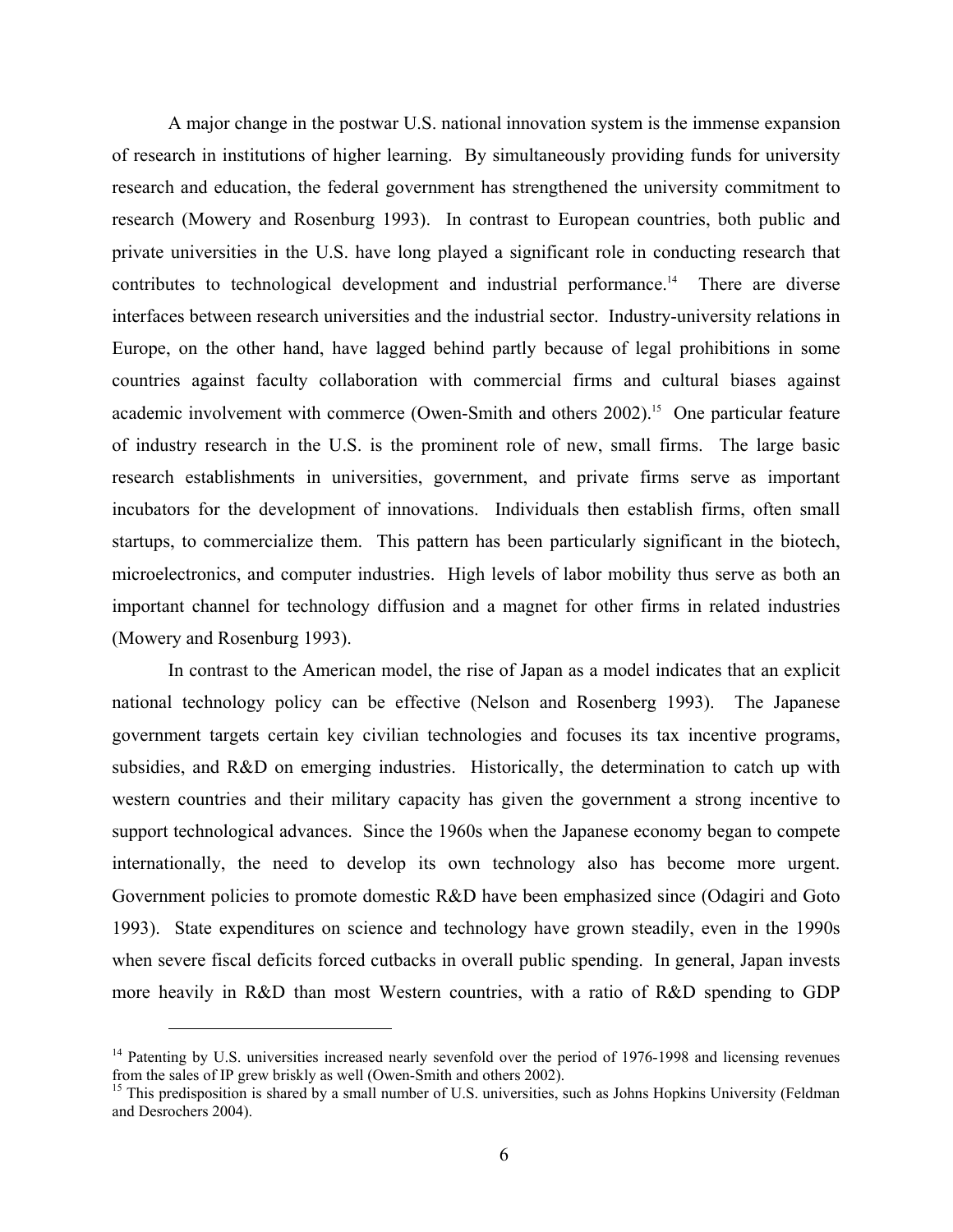around 3.3 percent in 2001 compared to 2.7 percent in the U.S. (Fujita 2003, Fujita and Hill 2004).

A key policy measure in Japan is joint or cooperative research efforts based on the Act on the Mining and Manufacturing Industry Technology Research Association (Odagiri and Goto 1993). Research associations have been a convenient way to distribute government subsidies to promote the technology deemed important by the Ministry of International Trade and Industry (MITI), particularly semiconductors and computers. More recently the second national science and technology policy has been promulgated, targeting four frontier areas – environmental technology, life science, information technology and nanotechnology (Fujita 2003).

Unlike their American counterparts, Japanese industrial firms tend to integrate the process of innovation – from basic or product research to commercialization – within one organizational framework (Fujita and Hill 2004). Thus private firms are the core actors in the national innovation system. The role of venture capitalists and the stock market is much less prominent in starting up new businesses and commercializing new technology. Japan's industrial innovation also centers in major cities, and most significantly in Tokyo. Regional firms tend to use Tokyo as the gateway to national and world markets while maintaining their local R&D and production bases (Fujita and Hill 2004).

### *II. Factors for Successful Creative Centers*

To leverage the advantages conferred by a particular national innovation system, cities need to build institutional and political mechanisms that nurture creativity and channel innovation. Adapting their economies to new technologies, dynamic cities are constantly reinventing themselves by moving from one field of specialization to another. In the case of the United States, there is evidence that the presence of leading research universities and a high share of college graduates are essential for dynamic cities to leverage locational advantages (Glaeser and Saiz 2003). But innovation capacity alone is not sufficient, as generating new technologies locally may not be as important as having the ability to adapt them. The surrounding community needs to be able to absorb the innovation generated by research institutions and help develop the lifestyle amenities sought by creative firms and workers. The local culture needs to be supportive of experimentation, failure, and recovery so that entrepreneurship is more likely to occur (Walcott 2002).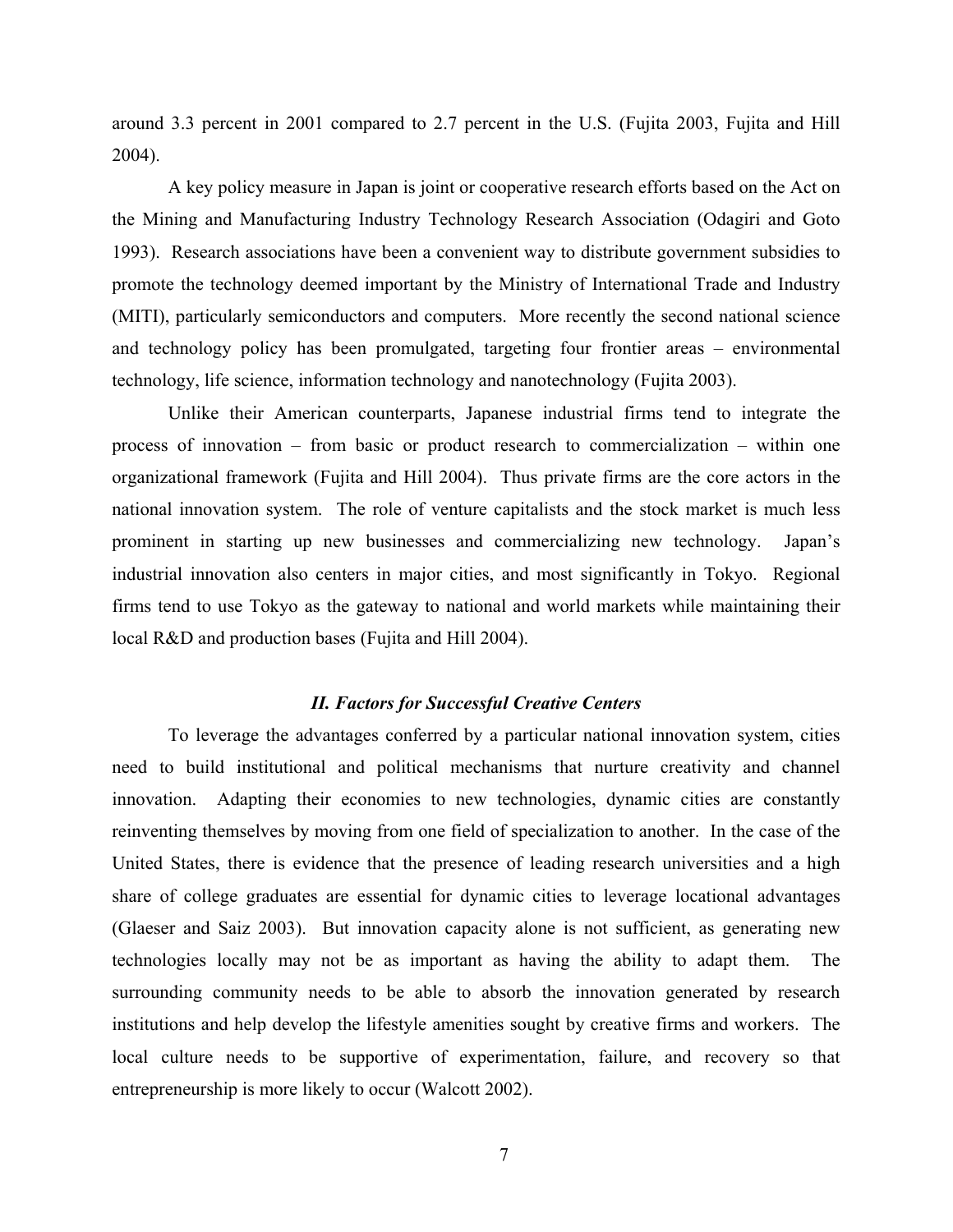The collective experience of successful creative centers in the U.S. – Boston, San Francisco, San Diego, Seattle, Austin, and Washington DC, shows that several factors are among the important contributors to dynamic cities. As elaborated in the following discussion, some factors are related to the U.S. national innovation system, such as outstanding university research and commercial linkages and the availability of venture capital. Other factors are more related to the local innovation environment, including successful anchor firms and mediating organizations, an appropriate base of knowledge and skill, targeted public policies, quality of services and infrastructure, and diversity and quality of place. However, this list is by no means exhaustive; there is also no conclusive evidence in the literature to suggest that any of the factors is more important than the others.

#### **Outstanding university research and commercial linkages**

A scan of nearly all of the clusters, particularly biotech R&D, points to the critical role played by local universities and research institutions in bridging technology and industries. Most creative communities seem to spring up near universities where learning and industrial activity are woven into the local culture. Universities can become incubators for startup firms, as places where knowledge is patented, where specialized research is housed, and where scientists and industry work together on product commercialization (Abdullateef 2000, Mayer 2003). The core of this success is a university's ability to build intellectual capacity by recruiting and retaining top-notch faculty. For instance, successful biotech clusters are highly dependent on the quality of medical research and availability of specially trained research scientists and technicians. These universities have been a hot bed of technological innovation and entrepreneurs, inventing the gene chips to transform medicine and pushing the boundaries in stem cells research. Most scholars agree that the driving force of biotech R&D in the Bay Area of U.S. is the combined clout of Stanford University, University of California at San Francisco (UCSF) and UC Berkeley. Professors from Stanford and UCSF launched Genentech in 1976, a successful anchor firm for the biotech cluster, with the new gene splicing technology (Newscientistjobs.com 2003a). The result is often tight-knit R&D communities dense with insiders. People who start up as graduate students together can end up as faculty members at the same institution or collaborators in different firms. Similarly, Tokyo's concentration of universities and public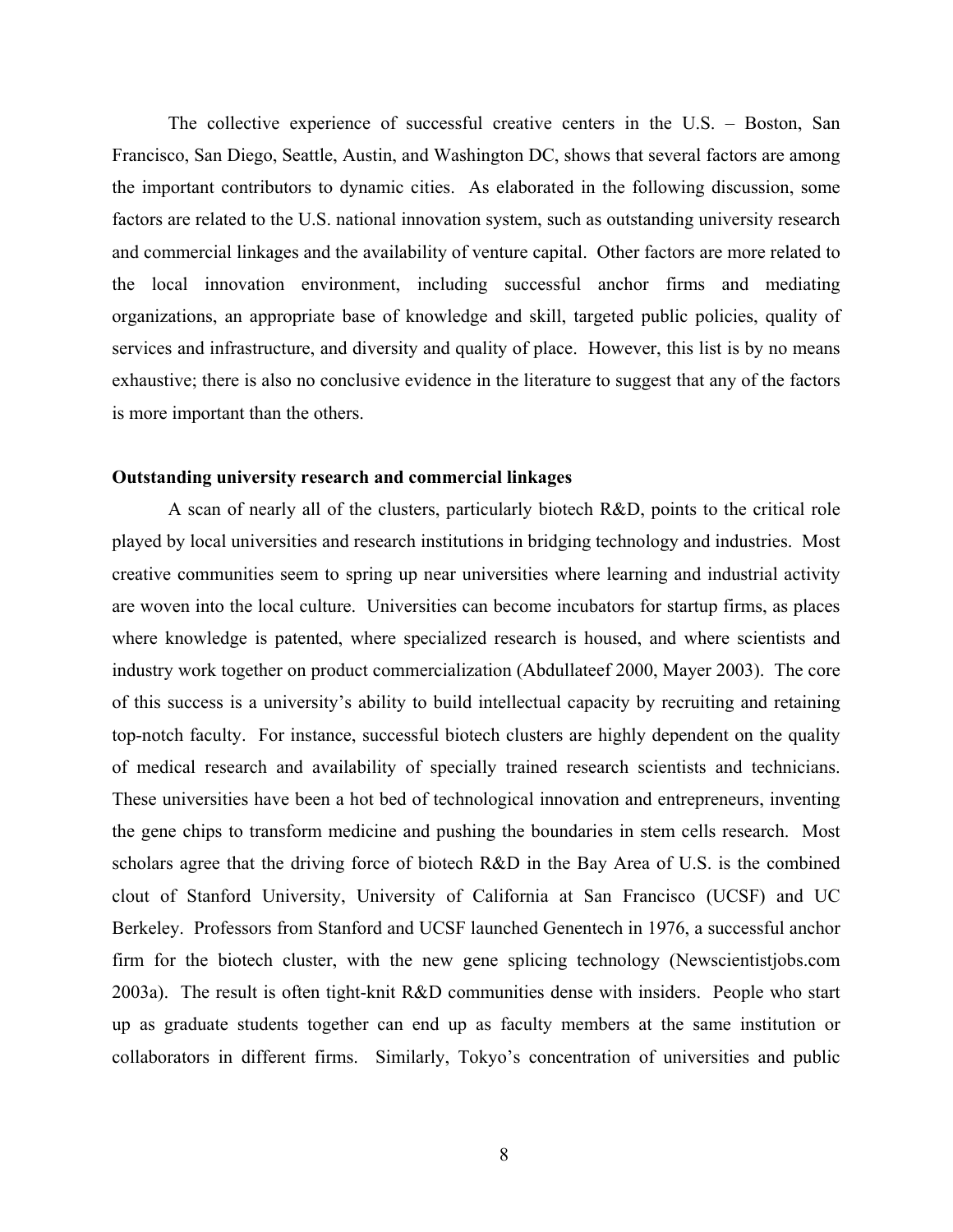research institutions plays a vital role in developing new frontier technologies and stimulating corporate R&D (Fujita 2003).

Local universities are vital players in augmenting technological progress in the software cluster as well, as showcased in Bangalore. Prestigious universities, such as the Indian Institute of Technology and the Indian Institute of Science provide highly specialized training and offer unrivalled opportunities for the brightest students to do research with professors. Many professors work with local firms in developing technological breakthroughs and their students often stay on after finishing school to work in a research capacity for the firms. This fuels the cycle of technology upgrading and innovation within the cluster (Levitsky 1996). In addition, a number of universities in Bangalore offer commercial or business administration degrees.

The importance of local universities and schools is again demonstrated in the fashion cluster, as in the case of New York. The schools serve not only as a venue for design training, but also as a conduit for establishing key social networks. There are often strong school-industry links, through internships or by having industry leaders serve as visiting instructors or critics. A sizeable number of design graduates go on to work for the companies with which they have held internships (Rantisi 2002). New talent also obtains a second opportunity for training by apprenticing in leading design firms before they strike out on their own.

The local impact of university-based innovation and entrepreneurship, however, should not be overstated. Although small in number, selected U.S. research universities share the European cultural predisposition to contribute to knowledge for its own sake and unwillingness to allow commercial interest to influence research (Feldman and Desrochers 2004, Owen-Smith and others 2002). The Johns Hopkins University in Baltimore, for instance, has not significantly influenced the urban economy in Baltimore because of the university's founding culture emphasizing basic research and scholarly publication, as well as the lack of a local supportive and innovative environment (Feldman 1994, Mayer 2003). In the case of Seattle, the University of Washington (UW) has not been an active participant in the formation of new biotech firms, and its primary role has been in the acquisition of federal research funding (Haug 1995). The evolution of the software industry, in particular, has not been significantly affected by UW. In other U.S. cities such as Portland, Oregon, the creative economy appears to be emerging by utilizing key high-tech firms as surrogate universities that contribute to the creation of a skilled labor pool, knowledge, and entrepreneurship. The case of Seattle, as well as Portland, presents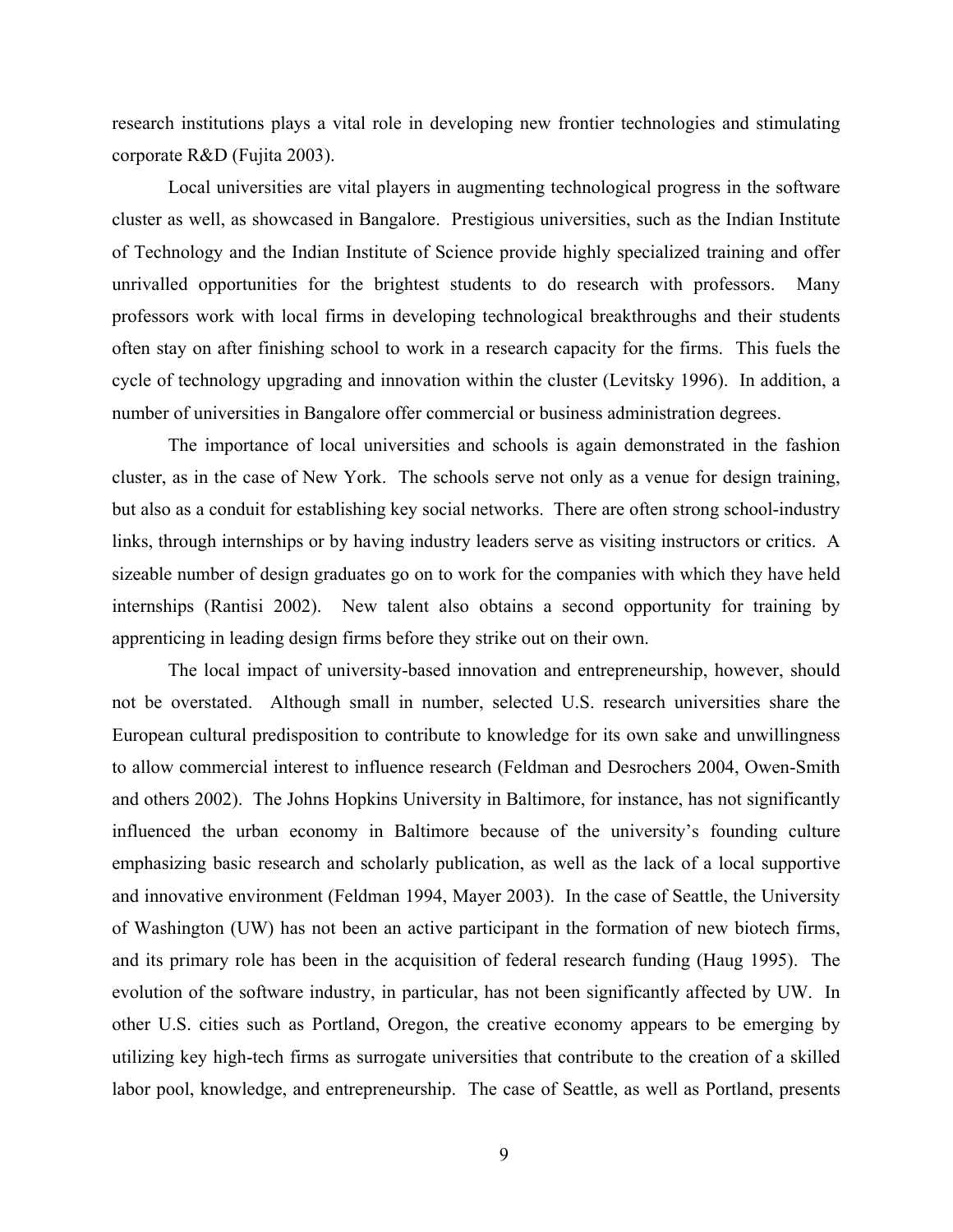some evidence for successful knowledge-based development in the absence of leading universities (Mayer 2003).

### **Availability of venture capital**

 $\overline{a}$ 

Continuing investment in product development is essential in the growth of creative clusters, especially the R&D industry. Take biotech research for example. A strong research presence appears to be a necessary condition for biotech commercialization, but not a sufficient one.16 Another critical factor seems to be the flow of venture capital. Although improved understanding of genetics has led to some novel therapies, relatively few research projects lead directly to new products. Most firms operate at a loss and spend large amounts on research in advance of earning any sales revenue. It often takes a decade or more to develop new products (including testing and clinical trial) and the success rates of commercialization may only be one in 1,000. As a result, these firms depend on venture capital investments, as well as research contracts from pharmaceutical companies and stock sales in public markets (Cortright and Mayer 2002). Startup firms, in particular, depend on venture capital to underwrite their initial costs. Once they develop some promising products, there is the possibility of entering research alliance with pharmaceutical companies and/or having initial public offerings. Research activity has become more dispersed, thanks to substantial public funding. But biotech firm formation and commercialization are concentrated in just a handful of cities (*ibid*.). Therefore, the critical missing ingredient in most aspiring cities is likely to be the availability of venture capital for new biotech investments.

Venture capital shows a strong tendency toward localization. It flows not only to a few creative centers, but also to a specific set of technologies within those areas. In the U.S., for instance, more than 60 percent of all venture capital flowed to just five cities – San Francisco, Boston, New York, Los Angeles, and Washington DC (Cortright and Mayer 2001). In the biotech industry, 75 percent of the new venture capital is concentrated in a slightly different set of five cities (Boston, San Francisco, San Diego, Seattle and Raleigh-Durham). In Boston venture capital flowed more to software and biotech, while in San Diego it went disproportionately to medical and biotech R&D. Because venture capital drives the creation of

<sup>&</sup>lt;sup>16</sup> Four U.S. cities – Chicago, Detroit, Houston and St. Louis – have very high levels of research but low values of commercialization activity. See Cortright and Mayer (2002).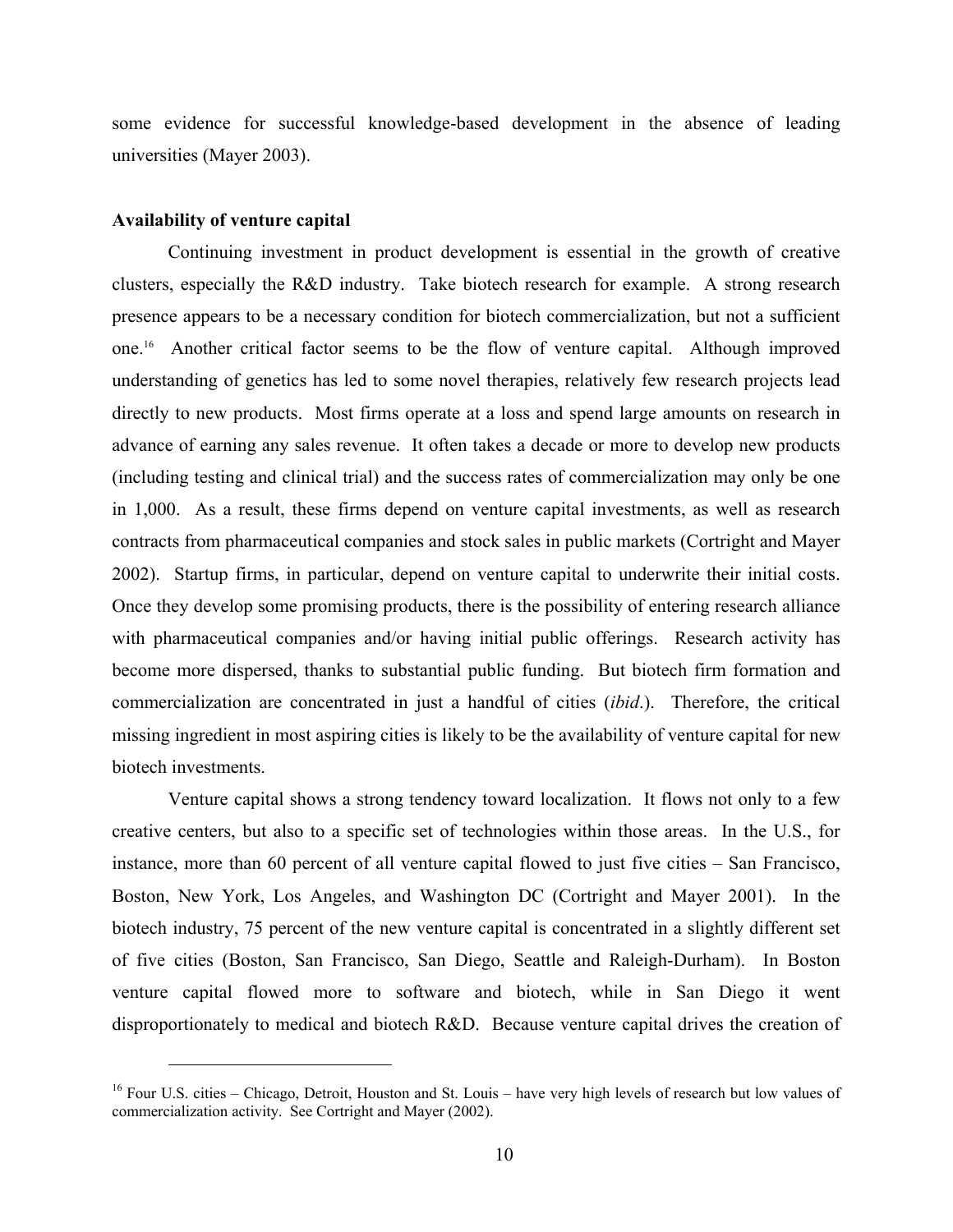new firms and the growth of creative employment, it tends to accentuate existing technological differences among cities.

The availability of venture capital is contingent in part on the presence of local venture capital firms (Cortright and Mayer 2002, Florida 2002). A good deal of venture capital also can be characterized as follow-the-lead investment and chasing the trend *du jour*, just as investment in the public stock markets (Florida 2002). As creative clusters begin to form, founders of successful firms become local investors. Venture capitalists from elsewhere move offices into these growing places. To minimize risks and increase the probability of success, venture capital firms play an active role in the management of the companies they invest in, become engaged in brokering alliances with other companies having complementary skills, and offer advice on marketing and other business issues. Because these tasks are often time-consuming, venture capitalists strongly prefer to invest in and work with companies located nearby. These on-site venture capitalists are the key actors in the whole system of financing creative firms. In addition, venture capital firms tend to specialize in particular markets or technologies.

### **Anchor firms and mediating organizations**

New clusters have risen from one or two innovative companies that stimulate the growth of many others. Microsoft played this role in helping create the software cluster in Seattle. Similarly, Hybritech became the first nationally successful firm in San Diego's biotech R&D cluster and a training ground for a large number of scientists. These scientists also learned how to manage as they were given great responsibility in the firm. More than 50 spin-off firms have been formed later, largely benefiting from Hybritech's significant financial success and encouraged by its sale to Eli Lilly. MCI and America Online have been hubs for growing new businesses in the telecommunications cluster in Washington DC (Porter 1998, Porter and Monitor Group 2001). The success of these anchor firms is critical to that of the entire local cluster as it demonstrates the vitality of an emerging industry.

For almost all clusters, the role of institutions for collaboration or mediating organizations is important. Some such organizations are established prior to the takeoff of innovative activities while others emerge as part of the process. They facilitate the exchange of information and foster joint actions that can improve the overall business environment. In particular, university technology transfer offices can facilitate commercialization by connecting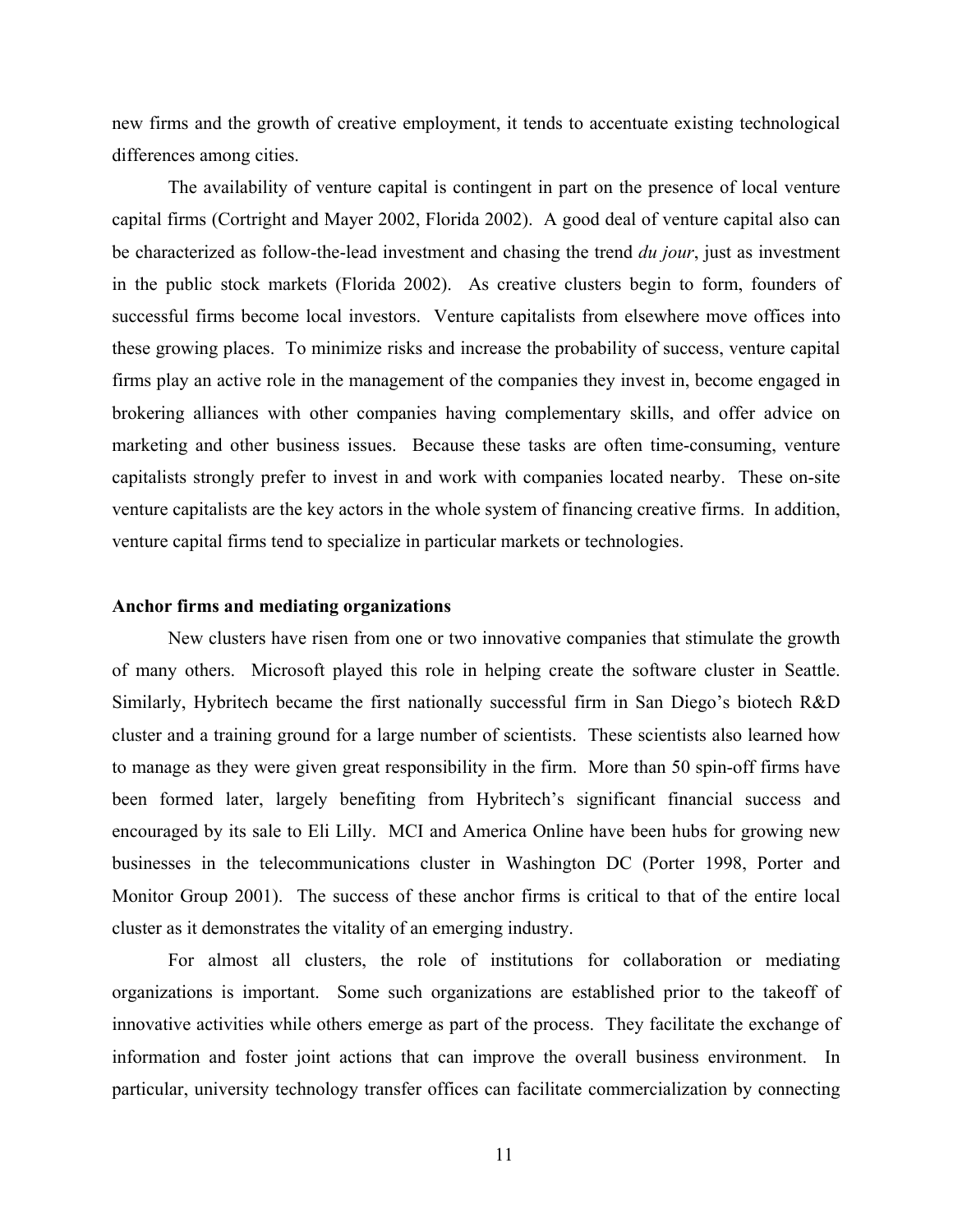research with entrepreneurs. The best examples are the technology transfer models of Massachusetts Institute of Technology (MIT) in fostering Boston's creative community and Stanford University in creating the Silicon Valley (Porter and Monitor Group 2001, Saxenian 1994, Walcott 2002). In addition, industrial associations can function as political lobby groups to advance collective interests. For instance, the ambitious Bay Area Multimedia Partnership is aggressively seeking to implement a regional development agenda for the multimedia industry in the Bay Area (Scott 2000).

Vital to the fashion cluster are the cultural intermediaries and their role in facilitating the image-building process. These intermediaries include runway shows, fashion magazines, and media fashion segments. Their target is primarily the consumer, even in the case of runway shows, as most high-end designers have already placed their orders with buyers by the time of their shows (Rantisi 2002). Cities like New York have a distinct advantage over other centers of fashion design because of the presence of such intermediaries. The Council of Fashion Designers has coordinated the designers' shows in New York and the top ten fashion magazines are all based there.

### **Appropriate base of knowledge and skill**

 $\overline{a}$ 

Almost all creative centers are places with a high concentration of educated people and the ability to retain skills.<sup>17</sup> The best example is probably Washington DC, where 42 percent of the adult population has at least a bachelor's degree and 19 percent has a graduate degree (McNally 2003). In the software industry, firms have essentially one tangible asset – the talented software developers and entrepreneurial thinkers (Sommers and Calson 2000). These key employees know that other firms are eager to hire them if compensation and local living conditions are not ideal. Attracting and retaining them are one of the highest priorities for software firms. Much the same is true for the publishing industry. A publishing firm has few assets other than its key personnel, which is highly mobile (Caves 2000). But the dependence of writers on a dense creative milieu and a large number of gatekeepers appear to tie the publishing industry more firmly to places than the software cluster. Similarly, the multimedia sector appears to flourish most likely in places where an existing and well-developed skill base of

 $17$  Research has shown that increasing the average level of education in a metropolitan area by one grade increase total factor productivity by 2.8 percent (cited in Appleseed Inc 2003).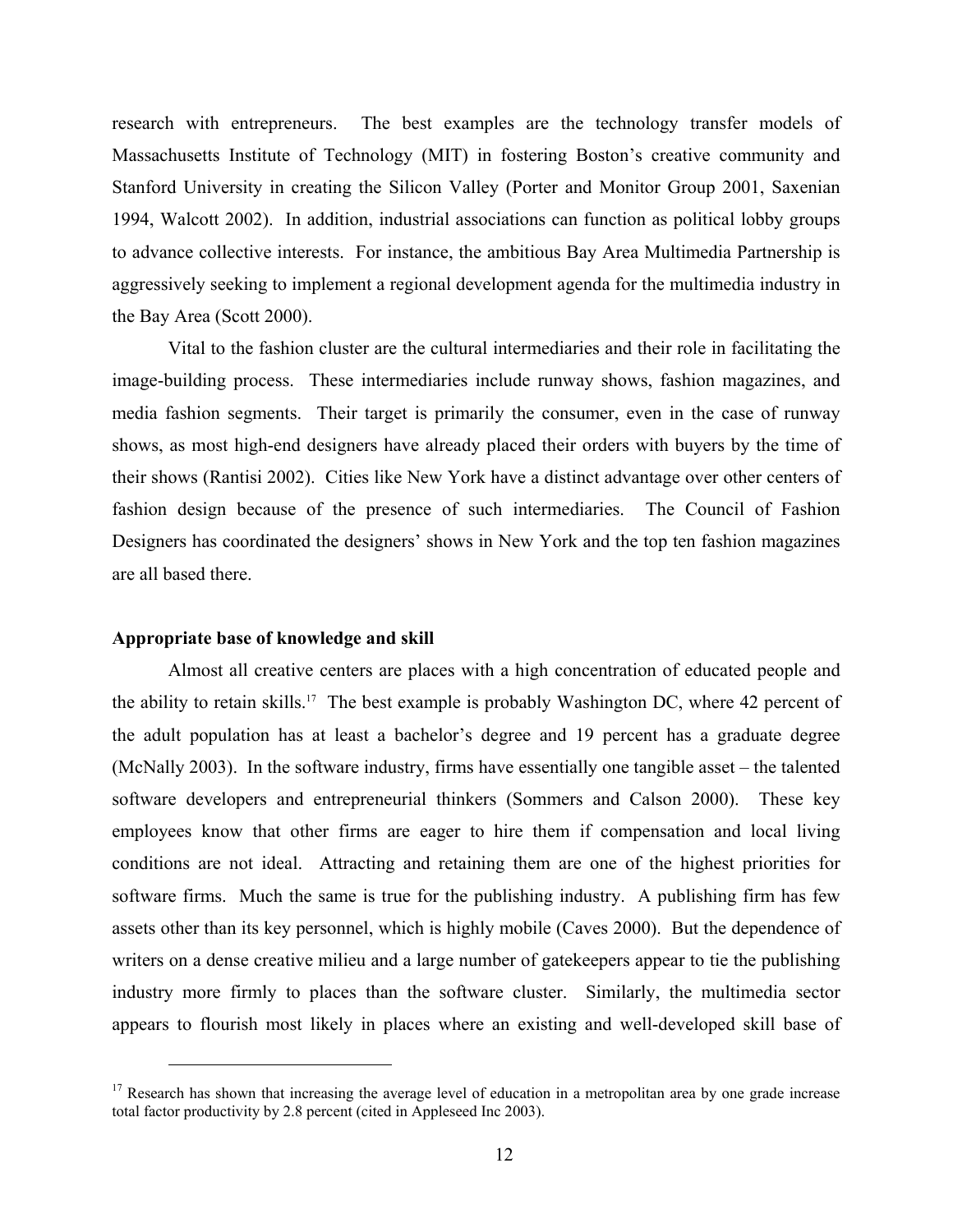traditional media and software is already in place.<sup>18</sup> A common employment strategy is to maintain a small core of full-time employees and to use part-time and freelance workers as buffers as the need for labor fluctuates.

The most popular locations for offshore software operations, including Dublin and Bangalore, offer well-educated and skilled, English-speaking programmers and convenient time differences for round-the-clock work. Increasingly the original attraction of low cost is fading in these locations, but is being offset by greater sophistication in the workforce and in the technology infrastructure (Reason 2001). Dublin is now Europe's largest center for the software industry and has become increasingly central to the organizational strategies of many U.S. transnational firms operating in Europe. Five of the world's top ten software companies have chosen it as their European headquarters location (Breathnach 2000, Kelly 2003). The city's appeal for the software cluster is at least three-fold.<sup>19</sup> First, it provides high-quality skilled workers from a well-developed educational system. In Dublin there is also a high rate of multilingualism. Linguistically and culturally, there is a high degree of commonality between Ireland and U.S. Second, the city has a very advanced telecommunications infrastructure that offers very competitive rates for high-volume international traffic. This is the product of a major national investment program initiated in the 1980s. Third, acting as the "hunter and gatherer" of foreign firms, the national Industrial Development Authority has supported managers in these firms to upgrade their operations and has been the largest owner of industrial space in Dublin (Breathnach 2000, Ó Riain 2004)

The presence of more traditional industries also may be a stepping stone to the success of a new creative industry. For instance, firms in multimedia clusters, particularly those providing Internet content, are closely connected to the traditional media industry – movies, games, entertainment, education materials, novels, and music. They also intersect with the computing and software sector, particularly in terms of full digitalization and interactivity (Fujita 2003, Scott 2000). This is not surprising as a creative idea that works well in one industry often can be licensed to or further developed in other industries. The multimedia clusters in California draw

1

 $18$  In San Francisco's multimedia industry, the majority of the skill base is originally from elsewhere. But once they enter the California labor market, employees in this cluster tend to become quite rooted in the region. The abundance of training opportunities and presence of multiple networks of associations appear to supplement general processes of worker socialization and job mobility within the region, hence helping retaining skill (Scott

<sup>&</sup>lt;sup>19</sup> Dublin also boasts another competitive cluster – call center activities, and it houses close to 30 percent of all international call centers located in Western Europe. See Breathnach (2000).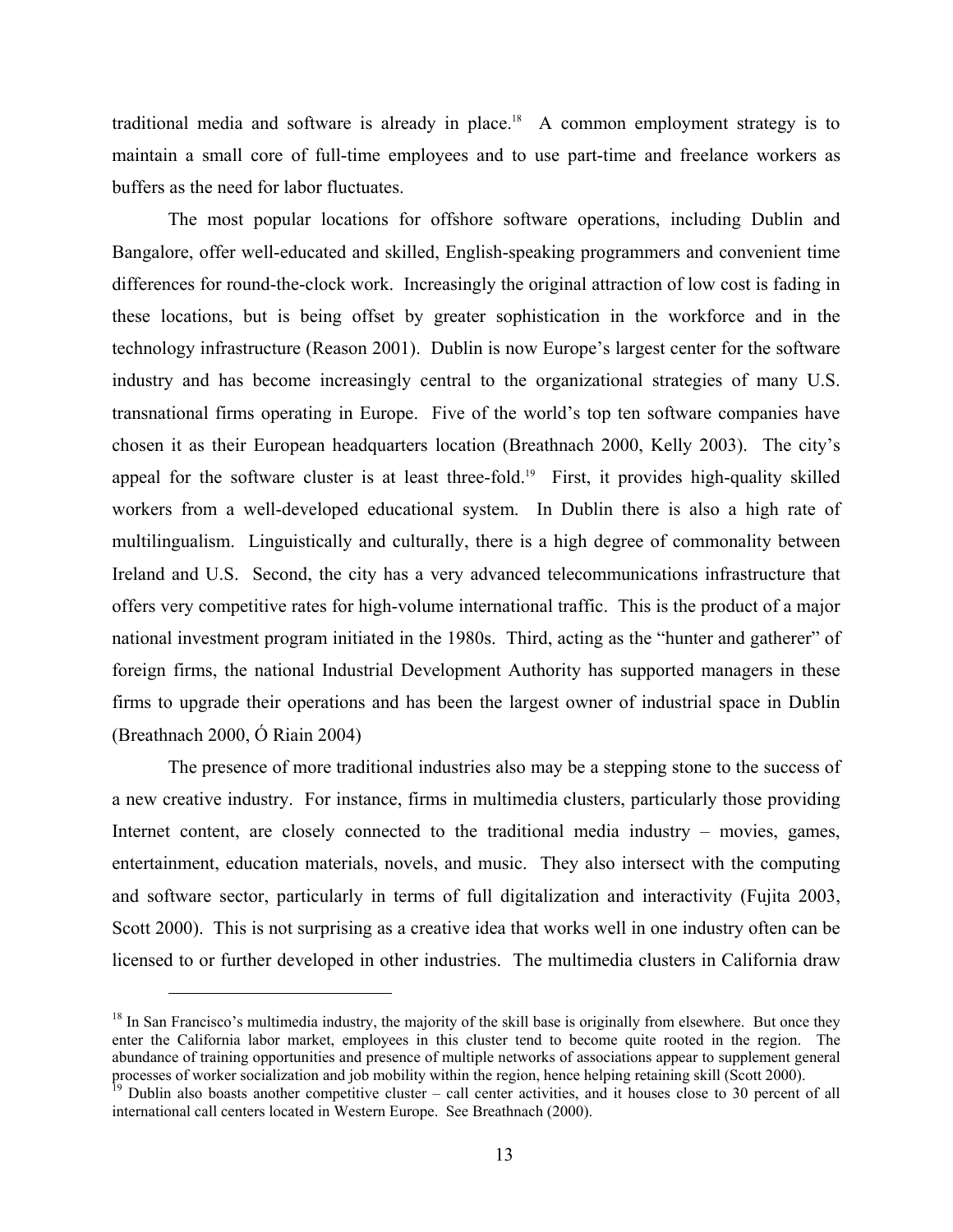extensively on the resources and capabilities of these two groups of industries – combining elements of Silicon Valley (computer and programming expertise) and Hollywood (dramatic and imaginative presentation forms).<sup>20</sup> There is also an abundance of educational and training opportunities offered locally. Most subcontract linkages tend to be with local firms and only a small amount flows between separate clusters.<sup>21</sup>

### **Targeted public policies**

 $\overline{a}$ 

While the development of clustering is often independent of significant government intervention, the critical role played by public policy in fostering a technology sector in the city of Bangalore is perhaps the most important factor in its success (cited in Skordas 2001). The software cluster in Bangalore initially developed in response and because of government intervention (particularly at the national level). Since 1948, the government of India has prepared the Peenya industrial site and provided the necessary infrastructure. In addition to the establishment of the Indian Institute of Science and Hindustan Aeronautics, a large number of public firms were strategically placed in the city, including the Indian Telephone Industries and Bharat Electronics. These large firms helped form a local pool of skilled labor and provided a training ground for future industrial talent. Over time, smaller ancillary units and local suppliers also grew in number and technical sophistication. After India liberalized its trade regime in the 1990s, foreign firms, such as IBM and Motorola, were attracted to the city by the highly skilled labor pool available for technology-intensive operations. The establishment of India's first software technology park in Bangalore reinforced the skill advantages already in place and was critical in the emergence of a software production agglomeration (Parthasarathy 2004, Skordas 2001). Both government-sponsored institutions (e.g. Integrated Entrepreneurship Development Program) and private trade associations (e.g. Karnataka Small Scale Industries Association) provide business and marketing advice to local firms. In particular, the Bureau of Indian Standards encourages local firms to obtain certificates of international quality to ensure

 $20$  The content of multimedia products ranges from action games through business and commercial applications to encyclopedias and databases. The technical foundation is complex computers and communication systems, access to which is provided by means of software engineering. See Scott (2000).

 $21$  Scott (2000) has observes this tendency between the multimedia cluster in the Bay Area and that in Southern California. Bay Area firms are significantly more specialized in products with more business and commercial applications, and with a much greater emphasis on tool development and programming capabilities. By contrast, those in Southern California are much more likely to be involved in entertainment and communications activities.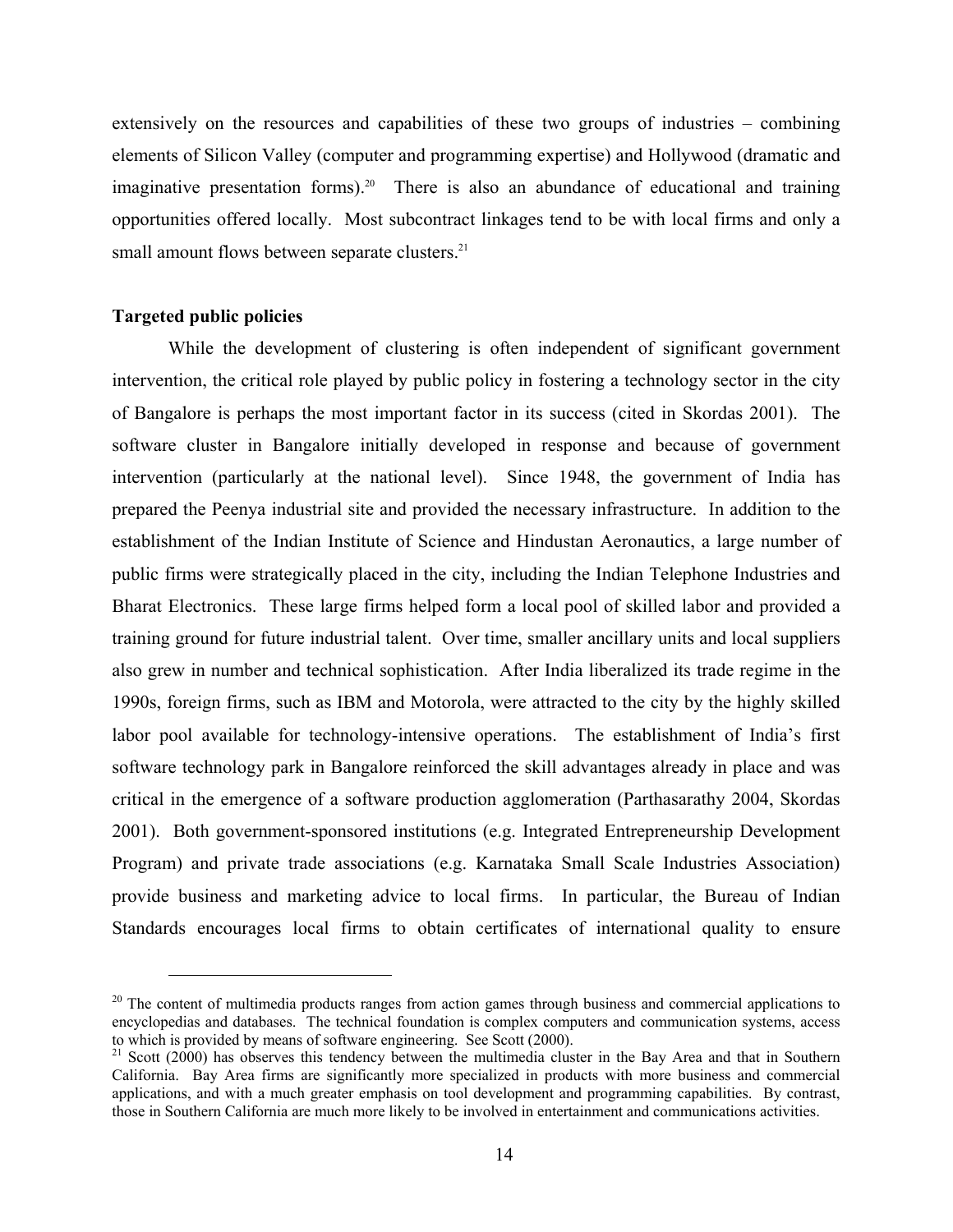compliance with advanced design standards. Research has shown that business associations like these are instrumental in fostering network ties, marketing the area, and promoting the firms abroad (cited in Skordas 2001).

Having a readily available and qualified workforce is one of the best investments cities can make.<sup>22</sup> Whether or not municipal governments have a direct role in education, they have a leadership role in ensuring that local schools, colleges and universities have math, science and IT programs of high quality (Sommers and Calson 2000). They can use their political clout to articulate the importance of focusing educational resources in such fields. They can help create a favorable environment for educational institutions through zoning and transportation policy. They also can build a financial support system to make loans directly to technology upgrading, startups, and R&D in new product development.

Municipal governments also can help young entrepreneurs develop viable business plans and startup operations (Sommers and Calson 2000). Many entrepreneurs leave a university or lab with an idea for a product or service, but with little or no business experience. In addition, small businesses in general have a higher failure rate. City leaders can play a significant role in fostering organizations to provide business assistance and establishing industry associations. Research shows that, in most cases, smaller firms need some support to take advantage of information and communication technologies (Berranger and Meldrum 2000). This implies that just setting up the infrastructure, although paramount for cities, is not sufficient to ensure adoption. In Tokyo, for instance, the metropolitan government actively applies technology transfer licensing programs to small firms to create new startups and jobs. It also provides consultation on loans, employment law changes, patenting, marketing, and management. In helping small firms gain low-priced access to telecommunication, it has persuaded major railway companies to connect their fibre-optic networks to broadband networks (Fujita 2003).

### **Quality of services and infrastructure**

 $\overline{a}$ 

A city's attraction to creative firms may be affected by how well it handles basic government services such as planning, permitting, and public services (Sommers and Calson 2000, Porter and Monitor Group 2001). For instance, how quickly designs can be approved and

<sup>&</sup>lt;sup>22</sup> Research shows that investments in higher education infrastructure predict subsequent city and regional growth far better than investments in physical infrastructure like highways and railroads (cited in Florida 2002).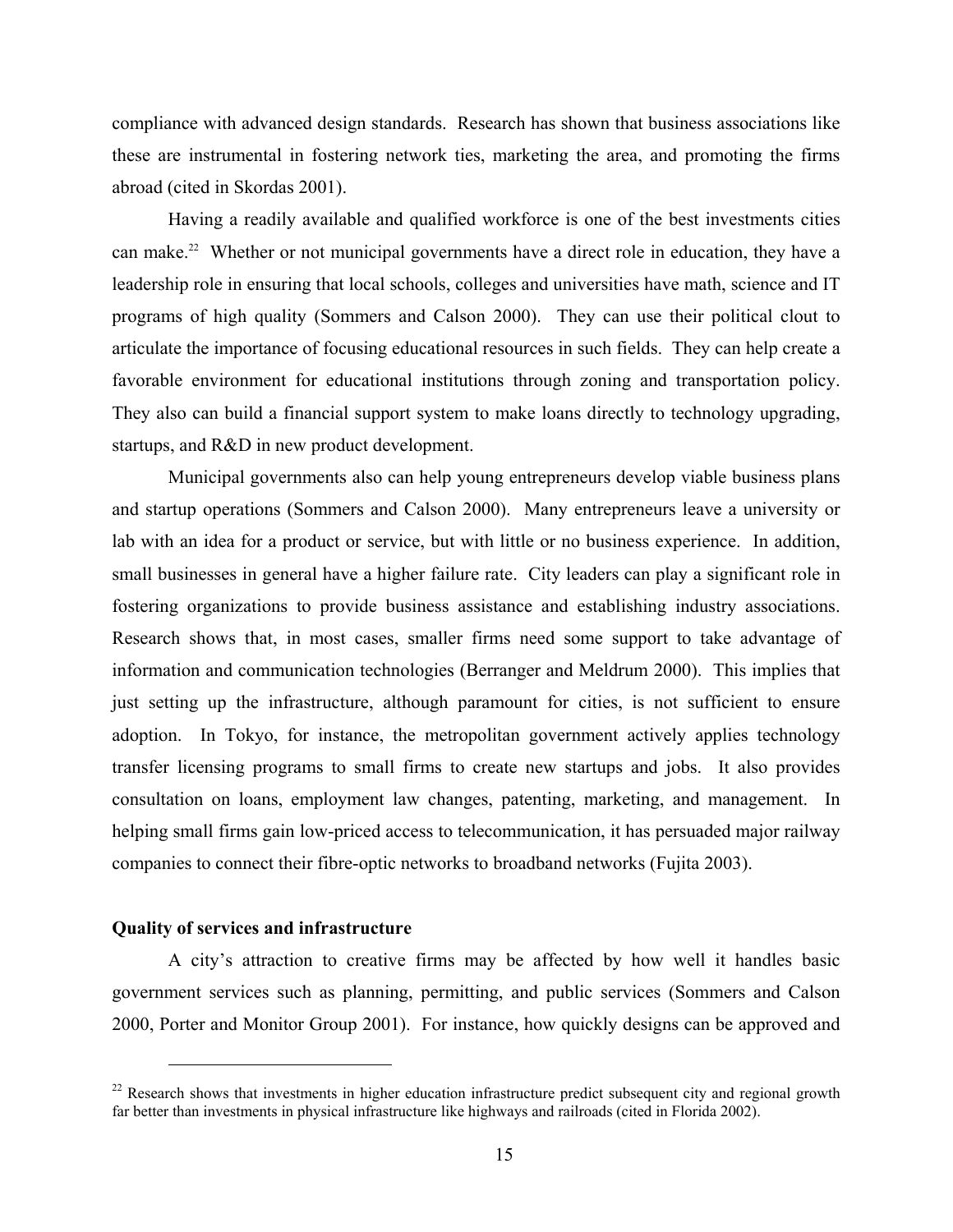construction can begin are critical elements in a firm's planning process. A city will have an edge if it offers replicable processes for getting complicated permitting issues resolved, updated building/fire codes allowing for special technical requirements, and availability of ready-tooccupy office space. Tax regime also matters. In Dublin, the establishment of an International Financial Services Center in 1987 has generated a considerable influx of foreign firms. Aware of the rise in labor and overhead costs, the Irish government has recently begun an effort to spread development beyond Dublin, with similarly flexible tax regime and low regulation.<sup>23</sup>

Good infrastructure is important to creative firms, particularly that critical to the direct operation of the firms. For biotech laboratories, Internet-based companies and large facilities housing multiple servers, non-interruptible power is critical. So is a reasonable rate structure. Making infrastructure information open to the high-tech and creative community is beneficial, as shown in the case of Seattle's updated map of the major fiber optic network (Sommers and Calson 2000). In addition, it has been shown in the U.S. that availability of direct flights may be the number one priority in the location decisions of high-tech firms with above-average innovation (Echeverri-Carroll 1999). Proximity to airport facilities encourages services to clients, minimizes travel time, and provides welcoming opportunities to visitors.

Appropriate real estate also is essential for the development of creative industries and there may be cluster-specific preferences. Bioscience companies often need specially configured labs that may be less interchangeable than general office space (Walcott 2002). Developers must be willing to build such facilities on a speculative basis, given the high failure rate of startup firms. The real estate market also needs to provide space for companies from incubation to startup and through established maturity, as well as an array of amenities for employees. Software/internet engineers, on the other hand, prefer private offices and the ability to work at all hours. Therefore, access to backup power and telecommunication lines is critical. New server hotels – large facilities constructed specifically to house serves of multiple firms – are becoming a significant factor in local electric demand (Sommers and Calson 2000).

<sup>&</sup>lt;sup>23</sup> The corporate tax rate of 12.5 percent (10 percent for manufacturing and international services) was phased in by 2003, in addition to no restrictions on currency movements, no local content requirements and unlimited profit repatriation for foreign firms. See Reason (2001).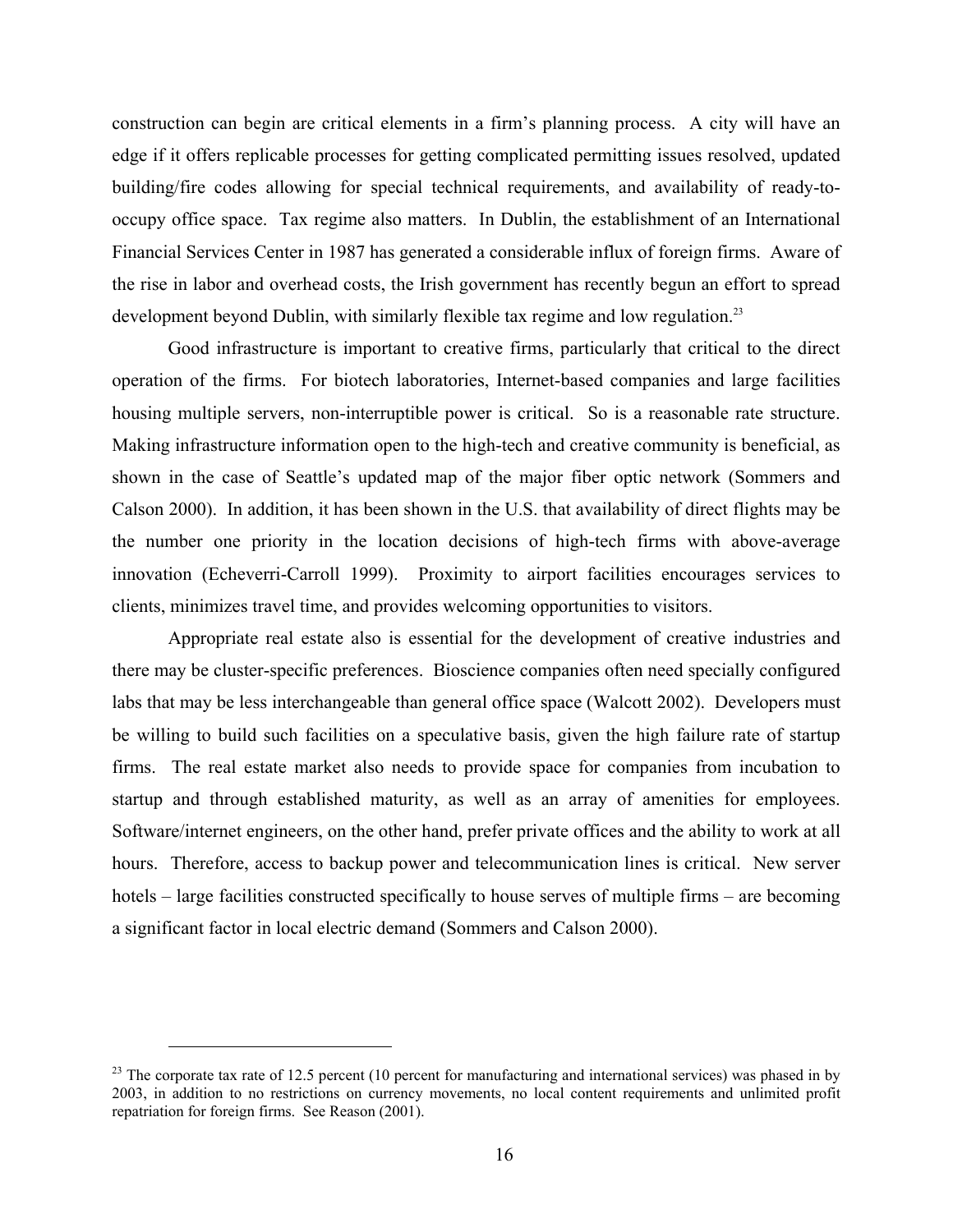### **Diversity and quality of place**

 $\overline{a}$ 

In addition to technology and talent, existing creative centers rank high on quality of place, which refers to a unique set of local characteristics – attractive natural and built environments, diverse range of people, and vibrant street life. These places do not just provide one thing, but a range of options. In particular, cities rank high on diversity (or multiculturalism) and tolerance tend to attract more creative people who have always gravitated to certain kinds of places (Florida 2002).<sup>24</sup> Creative cities are places where outsiders can enter and feel a certain state of ambiguity. They ought to neither be excluded nor be so easily embraced that their creative drive is lost. Creative cities also tend be places in flux, where new socioeconomic and ethnic groups are defining and asserting themselves.<sup>25</sup> The social environment is stable enough to allow continuity, yet diverse enough to nourish creativity in all forms (Florida 2002, Hall 2000).26

Surveys in the U.S. find that knowledge workers want urban amenities such as outdoor dining, walking streets, vibrant night life, and river walks combined with outdoor recreation activities including urban kayaking, rock climbing and bike trails (CEOs for Cities 2000, IntelliQuest 1999). Within cities the focus of the recent wave of creative firms is often on the downtown, as opposed to more typical suburban office park locations. This cuts across clusters, including software in Austin, biotech R&D in San Diego and Seattle, publishing and fashion in New York, and video games in Tokyo. Typically, the downtown offers historic as well as modern structures, excellent public transportation, a mix of restaurants, a vibrant music/art/entertainment scene, and diverse residential neighborhoods. There is a variety of foot traffic, wide sidewalks, and different types of buildings (Florida 2002, Sommers and Calson  $2000$ ).<sup>27</sup>

<sup>&</sup>lt;sup>24</sup> Florida (2002) shows that the key values of creative people include individuality, meritocracy, diversity, and openness.

 $^{25}$  There is evidence that highly conservative, very stable societies are not likely to be creative places; neither will be places in which all sense of order has disappeared. See Hall (2000). Historically it appears that highly creative cities have been those in which an old, established order was being challenged or overthrown, such as Vienna in 1900 and Berlin in 1920.

 $^{26}$  To measure diversity, Florida (2002) has developed a composite index that adds together the Gay Index (concentration of gay people), Melting Pot Index (relative percentage of foreign-born people), and Bohemian Index (concentration of artistically creative people).

 $^{27}$  These life-style preferences also are influencing the way architects and developers design and build the next generation of offices for creative and high-tech firms. Sidewalks, pedestrian streets, and entertainment facilities are being emphasized. See Sommers and Calson 2000.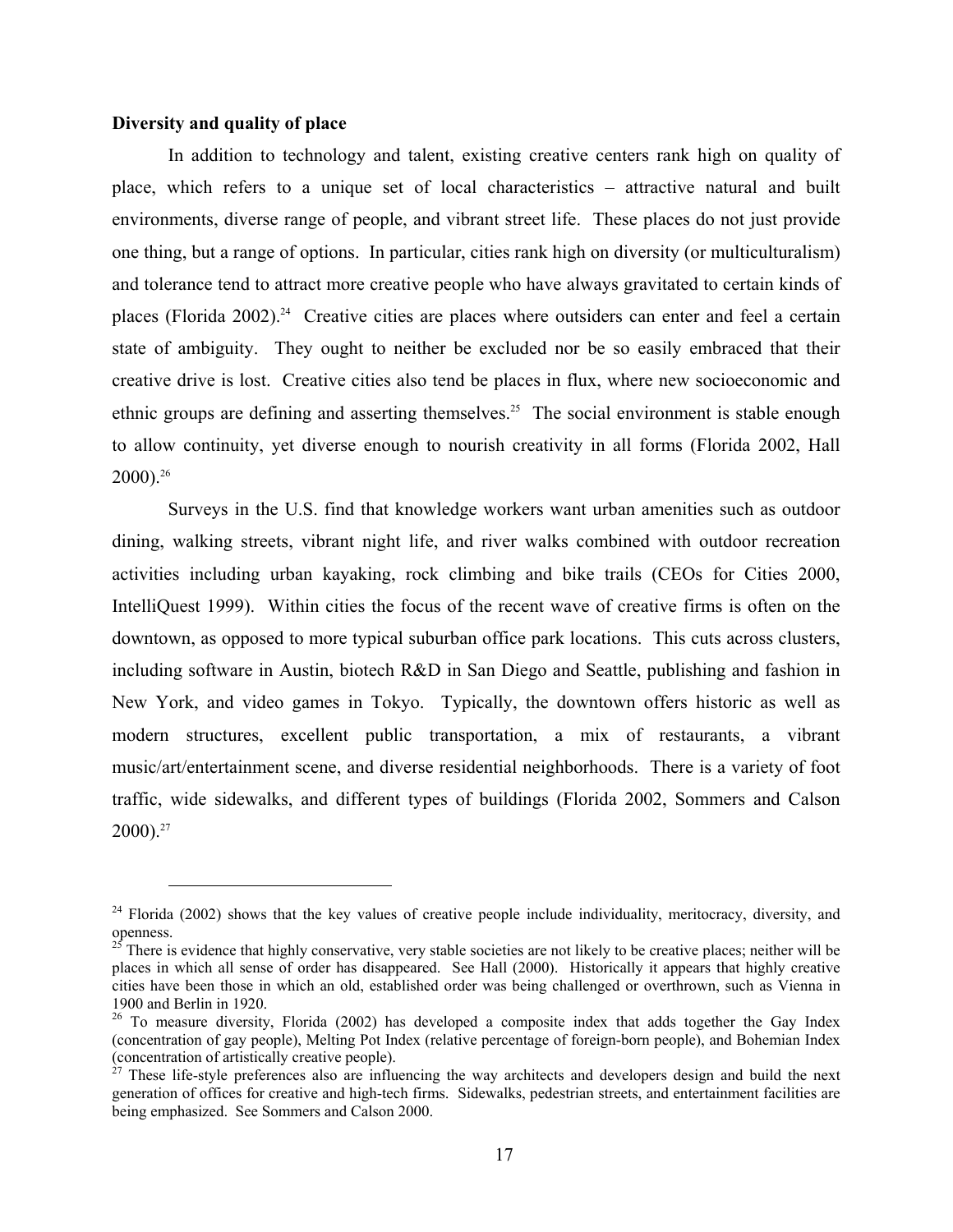Despite their high ranking on quality of place, some creative cities face unique challenges in quality of life, as diseconomies of scale also exist, including high costs that result from concentration, size, and congestion.28 For example, salaries and housing prices in Silicon Valley are significantly higher than in many other places. Working by the Bay often involves hours of commuting and a stratospheric cost of living. Rents are steep, parking a nightmare, and the political climate sometimes inhospitable to business. Alleviating these problems is not going to be easy as firms there are located in an area containing more than one hundred cities with different governments and rules (Newscientistjobs.com 2003a). Traffic congestion also is a major problem for many creative centers. Places like New York, Boston, Washington DC, and San Francisco experience near gridlock. These factors have led at least a few creative firms to relocate out of these places to mid-size metros where transportation mobility is still relatively easy (CEOs for Cities 2000).

### *III. Case Studies of Dynamic Cities*

To illustrate how the factors discussed above may work together in dynamic cities to create unique attractions to specific clusters, two case studies are presented here in greater details. San Diego is a story of an emerging biotech R&D center with a combination of pioneer research and business savvy, while Boston represents a mature model of university-based creative growth in software and biotech.

### **San Diego**

 $\overline{a}$ 

San Diego presents an interesting example of creative milieu, as it is located outside of the usual high-tech U.S. regions in northern California and the northeast. In a matter of a decade or so, San Diego has reduced its dependency on tourism and defense production to emerge from a severe recession and become one of the nation's fastest growing, diverse and knowledge-based economic regions (Porter and Monitor Group 2001).<sup>29</sup> With a focus on research, the city now has

 $^{28}$  A somewhat different concept from quality of place, quality of life may refer to such important issues as quality public education, reliable health care, assured public safety, and a clean and attractive natural environment, as shown by results of a survey of high-tech communities in the U. S. In addition, the availability of recreational opportunities is another top driver of quality of life (IntelliQuest 1999).

 $^{29}$  During the early 1990s, the region experienced a recession that was attributable to the basic restructuring of the local economy. See SANDAG (2001). But today, most agree that, San Diego ranks just behind San Francisco and Boston as a biotech center in the U.S. (Newscientistjobs.com 2003b).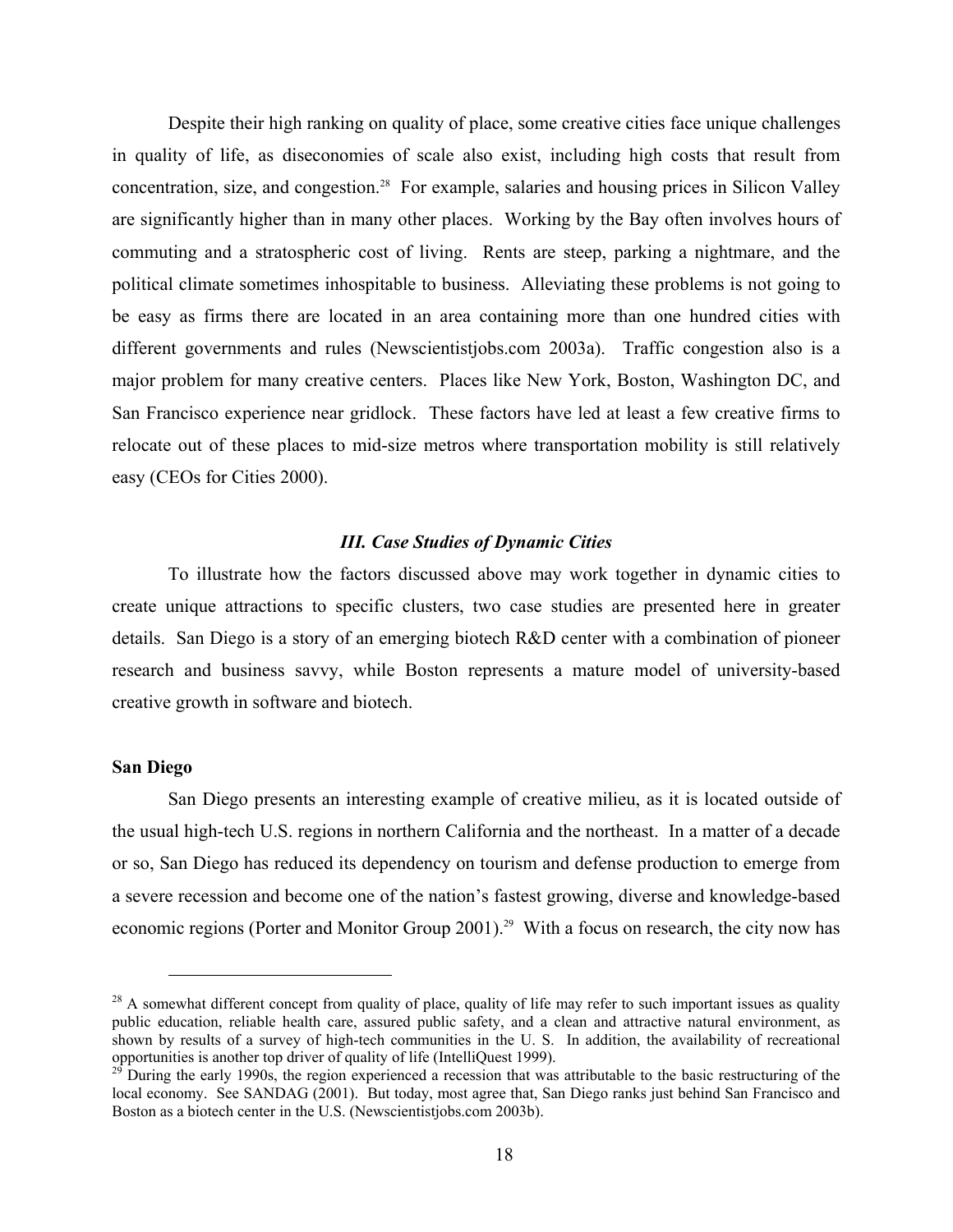one of the strongest critical masses of biotech R&D and clinical testing institutions in the U.S. Significant investment in R&D, important connective institutions among industry and academia and government, and concerted actions of business and government leaders have enabled the city to attain a leading position in biotech R&D as well as communications clusters. Patents per worker have grown to more than twice the national average, and venture capital funding nearly three times. A large navy presence also proves to be a blessing as biotech firms are well poised to collaborate on some military projects. In addition to being a source of R&D funding, the military has been a large and sophisticated consumer.

San Diego's success is a story of how academia, local business and political interests have come together, even though direct government involvement is minimal. There is an ease of communication among company heads and employees, university and research center scientists, and students (Cortright and Mayer 2002, Walcott 2001). Critical is the nurturing role played by University of California at San Diego (UCSD) CONNECT as a bridge to university, financial, and corporate interests, which showcases local science and brings it to the attention of investors /entrepreneurs worldwide. It has assisted both established and startup firms. Another industry organization BIOCOM not only offers professional development assistance and promotes informal networking, but also gives biotech firms a united political voice. Specially, it has been very successful in working with the local government to secure water availability for the industry and promoting the region as a biotech hub (Newscientistjobs.com 2003b, Niiler 2003, Porter and Monitor Group 2001). Functioning in tandem, CONNECT and BIOCOM illustrate the importance of mediating organizations.

In San Diego's biotech R&D cluster, a trinity serves as the industry foundation or brain trust – UCSD, the Scripps Research Institute and the Salk Institute (Newscientistjobs.com 2003b, Porter and Monitor Group 2001). All three were formed in the late 1950s and early 1960s, with the objective to attract talented and entrepreneurial researchers.<sup>30</sup> In particular, the prominence of UCSD in biotech research is almost unsurpassed for cluster development (Walcott 2001). Scientists from these institutions have founded pioneering R&D firms, some of which also have become incubators for new companies. For instance, Ivor Royston and Howard Birndorf from UCSD formed Hybritech as a technology transfer to take advantage of a breakthrough –

 $30$  The existence of top research institutes also has lured other institutions to San Diego, such as the Burnham Institute and Sidney Kimmel Cancer Center. See Porter and Monitor Group (2001).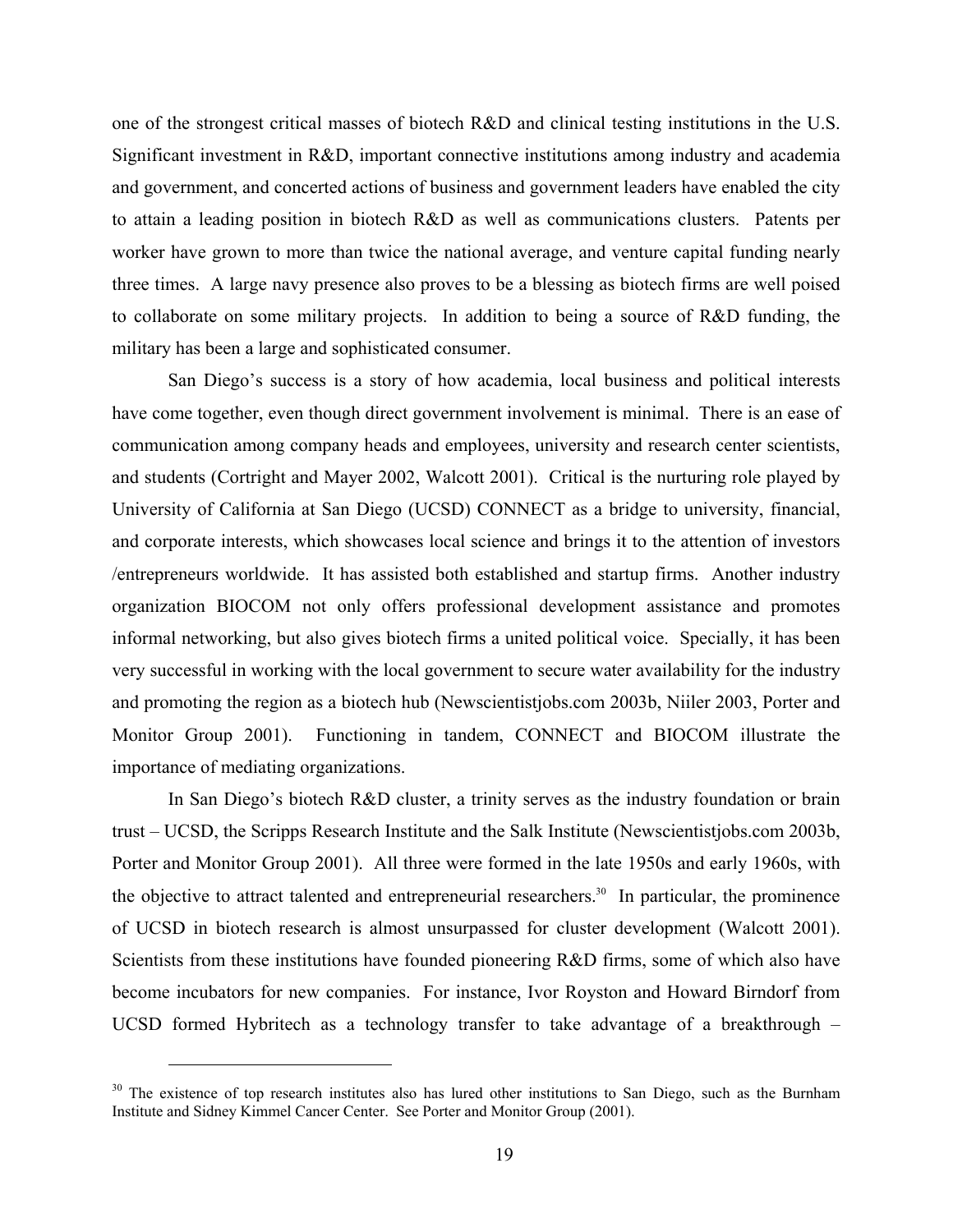monoclonal antibodies. The company founders made millions, attracting attention to biotech's possibilities as a great investment opportunity (Newscientistjobs.com 2003b, Walcott 2001). Specialized training in these institutions, such as that offered through UCSD's Center for Bio/Pharmaceutical and Biodevice Development, also has continued to infuse local labs with talent (Newscientistjobs.com 2003a, Porter and Monitor Group 2001). To help meet the need for science graduates with business experience, UCSD also has begun a dual major Ph.D./MBA program with San Diego State University, primarily for molecular-biology students (Niiler 2003).

Individual leadership also matters as generating scientific discoveries and corporations depends on particular people (Walcott 2002). For San Diego's research trinity, the type of people recruited to run them and the way in which they are run have been equally important. The Scripps Institute hired Frank Dixon, who worked to develop new fields of study there. At UCSD, Chancellor Roger Revelle set out to establish the university as a world-class research center focused on physics and medicine. Later Chancellor Richard Atkinson, formerly at Stanford, drew on the Stanford model of university-business collaboration and encouraged more entrepreneurship among faculty. Several other individuals also are consistently regarded by the local community as great contributors – William Otterson of UCSD CONNECT, Ivor Royston of Hybritech, and David Hale of CancerVax (Porter and Monitor Group 2001).

The success of an anchor firm – Hybritech – has been critical as it demonstrated to the local business and financial community that the biotech R&D cluster was viable in San Diego. It created not only the prostate specific antigen but, more importantly, the attitude that biotech could actually contribute to health care. This positive mentality began to spread from the firm to the local biotech cluster, and then to the broader business community. In addition, former employees of Hybritech in spin-offs created a core of local venture capitalists eager to increase their profits and stay in the area by assisting other startups (Porter and Monitor Group 2001, Walcott 2002). The cluster's particular strength is agricultural bio-science, cancer therapy and bioinformatics. A number of firms, including Aguron, IDEC and Ligand, have received drug approvals by the U.S. Food and Drug Administration.

San Diego's cheaper real estate and small-town feel also prove to be a better draw, in comparison with the Bay Area, for biotech's big pharmaceutical partners. Local developers have been willing to invest in specialized lab and office space to accommodate bioscience work that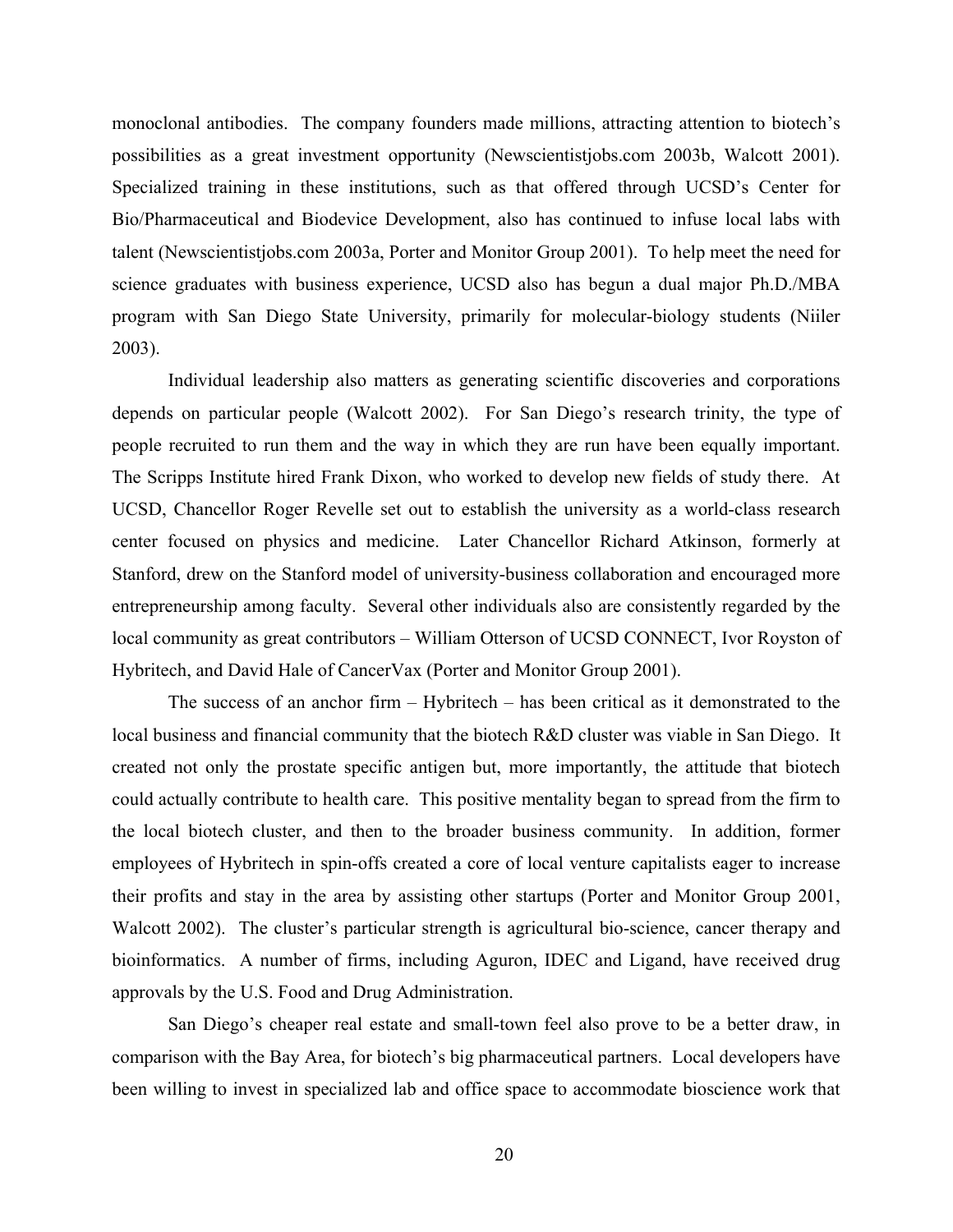involves such messy media as blood and tissue. Companies concentrate around a UCSD roadway and in industrial parks within ten minutes of each other, with rapid access to university labs and contracted scientists (Walcott 2001). The proximity has helped give the city a collegial spirit and forge a cohesive cluster. The compact nature also makes it easier for the industry to strike deals on zoning and infrastructure issues as most of the companies are under one city authority (Newscientistjobs.com 2003b). But San Diego is rapidly changing into a sizeable metropolis, with a potential danger of becoming more and more like Los Angeles and San Francisco in costs of living and housing but without comparable wages or cultural amenities.<sup>31</sup> Air transportation, is another problem. Although its international airport is centrally located, it lacks both frequent and direct flights to many destinations (Niiler 2003, Porter and Monitor Group 2001).

### **Boston**

 $\overline{a}$ 

The Boston region has long been recognized as a leader in education, innovation and knowledge. For instance, Boston, together with San Francisco, is the research leader and dominant center of the biotech industry (Cortright and Mayer 2002). It is now home to large pharmaceutical installations from Merck, AstraZeneca, Abbot and Pfizer, and Novartis. In biotech R&D, Boston derives its advantage from establishing an early lead enhanced by the combination of a strong research capacity and the ability to convert research into successful commercial activity – the two necessary ingredients for industry growth (Cortright and Mayer 2002). Another major advantage is its location on the east coast, making for easier communication and travel to the European offices of these multinational companies (Newscientistjobs.com 2003a).

Research at local universities has had a fundamental impact on industrial growth, helping define sectors such as computing, IT, medical devices, biotech and genetics (Appleseed Inc. 2003). The eight research universities, in particular, are primary recipients of federal research funding and creators of new patents, and serve as a magnet to large national and international

<sup>&</sup>lt;sup>31</sup> San Diego's cost of living is roughly 25 percent above the national average, whereas its average wages are 2-5 percent above the national average (Porter and Monitor Group 2001).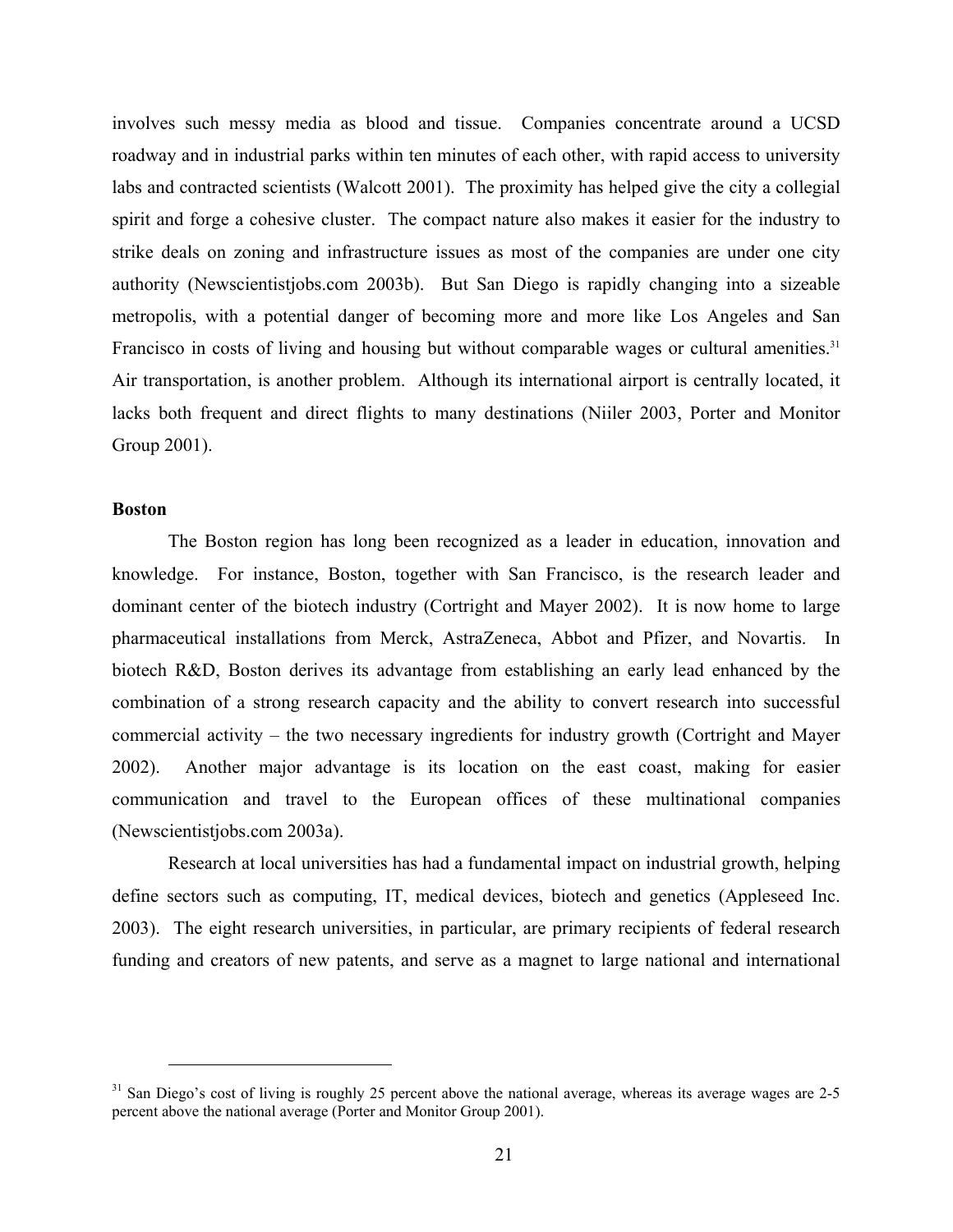companies to locate research operations in the region.<sup>32</sup> Among the companies are Amgen, Cisco, Merck, Novartis, Pfizer and Sun Microsystems. Much of the biotech research is undertaken at medical schools and other medical research institutions with substantial assistance of federal funding (especially from the National Institute of Health or NIH). Most biotech firms trace their intellectual roots and human capital to these institutions. Boston has three of the nation's top-ranked medical research institutions and gets more NIH funding than any other metropolitan region in the U.S. The universities are, in effect, the intellectual infrastructure that supports the continued growth of the leading local clusters. But academic research does not take place just in an ivory tower, but in a complex network of relationships among universities, hospitals, other affiliated institutions, corporations and entrepreneurs (Appleseed Inc. 2003).

Boston has a long history of university-industry research alliance. Since World War II, researchers at MIT are leading beneficiaries of defense and aerospace contracts and pioneered innovations in radar and computing (Saxenian 1994). By 1970, the Boston region had established itself as the nation's leading center of innovation in electronics. MIT's Division of Industrial Cooperation and Research, established in the 1920s, keep companies apprised of university research findings. Other major research universities in the area have similar research partnerships, such as Boston University's Photonics Center, Northeastern's Barnett Institute (biotech), and Harvard's Institute for Chemistry and Cell Biology (Appleseed Inc. 2003).

The licensing of technologies to commercial enterprises is perhaps the most direct way in which academic research can be translated into industrial growth. All of the research universities have created technology transfer offices dedicated to promoting commercialization of new innovations and providing extensive support to university members in new startups (Appleseed Inc. 2003). Such support includes seed money for further work on inventions, assistance in business planning, introduction to venture capitalists, and assistance in recruiting a startup team, and incubator space. This is also why Boston excels in biotech commercialization, in addition to its strength in research. MIT is particularly renowned for an institutional culture that encourages faculty entrepreneurship. Research university faculty has been among the founders of leading local companies in IT, biotech, and architectural consulting. Many companies also have been

<sup>&</sup>lt;sup>32</sup> The eight research universities include Boston College, Boston University, Brandeis University, Harvard University, MIT, Northeastern University, Tufts University, and University of Massachusetts Boston. For a fuller description of their economic impact on the region, see Appleseed Inc. (2003).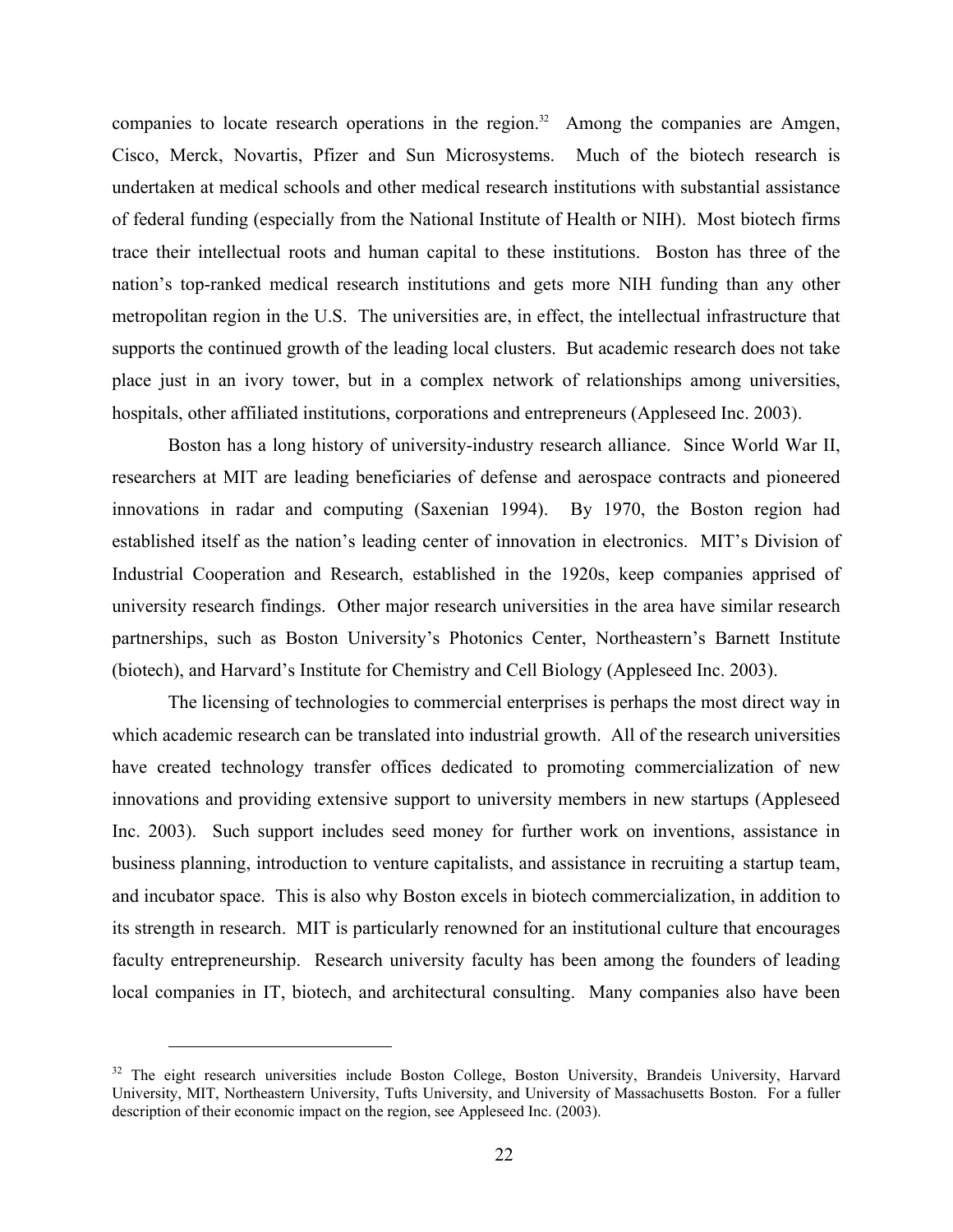founded by university alumni (Appleseed Inc. 2003, Saxenian 1994). Another factor is the availability of venture capital, as Boston trails only San Francisco in the number of such investments and has a venture capital industry with a long history of investing in the growth of local companies (Cortright and Mayer 2002). Boston also benefits from maturing industries that generate more investable capital than they consume.

Boston's so-called Research Row – composed of MIT, Harvard, and other local universities and a growing concentration of industrial labs – offers an intellectual and technical labor pool unsurpassed in the nation in its depth and diversity. In particular, the opportunity to studying or even working with professors engaged in cutting-edge research greatly enhances the quality of students' education. The existence of such a community of knowledge also makes the area a more attractive place for leading scholars and scientists. Specifically for biotech, the area offers probably the best availability of bioscience research scientists and technicians.<sup>33</sup> For software firms, the radical computer culture formed around MIT (dubbed Technology Square) provides an attractive ethic and partially explains the clustering there. It allows for open information sharing, free and unlimited access to computers, and promotes a meritocratic culture (Saxenian 1994).

The research universities have worked to cater their teaching and training programs to the needs of the regional labor force. In addition to traditional continuing education opportunities, several have organized formal programs aimed at educating student entrepreneurs and helping them launch new businesses. $34$  Students in some of the extension programs can even take specialized or graduate-level courses. Co-operative education programs link students at the universities to area employers. The universities also have contributed significantly to the quality of life in the region, by providing affordable housing, contributing to community improvement programs, and helping deliver health services. All of them are involved intensely in an array of programs to improve the quality of local K-12 education systems, as well as providing a wide range of educational opportunities for these younger students (Appleseed Inc. 2003). Several universities also have been actively developing the space needed to support the continued growth

<sup>&</sup>lt;sup>33</sup> Among all major U.S. metropolitan areas, Boston rank first by the number of life scientists in 1998 and second by the number of bioscience Ph.D.s granted in 1999 (trailing New York City). See Cortright and Mayer (2002).<br><sup>34</sup> The most notable of these efforts is MIT's \$50K competition for which teams of aspiring entrepreneurs with at

least one MIT student prepare business plans for proposed new ventures. During the process, students also take part in a year-long series of workshops and lectures on business planning, startup financing, marketing and management. See Appleseed, Inc (2003).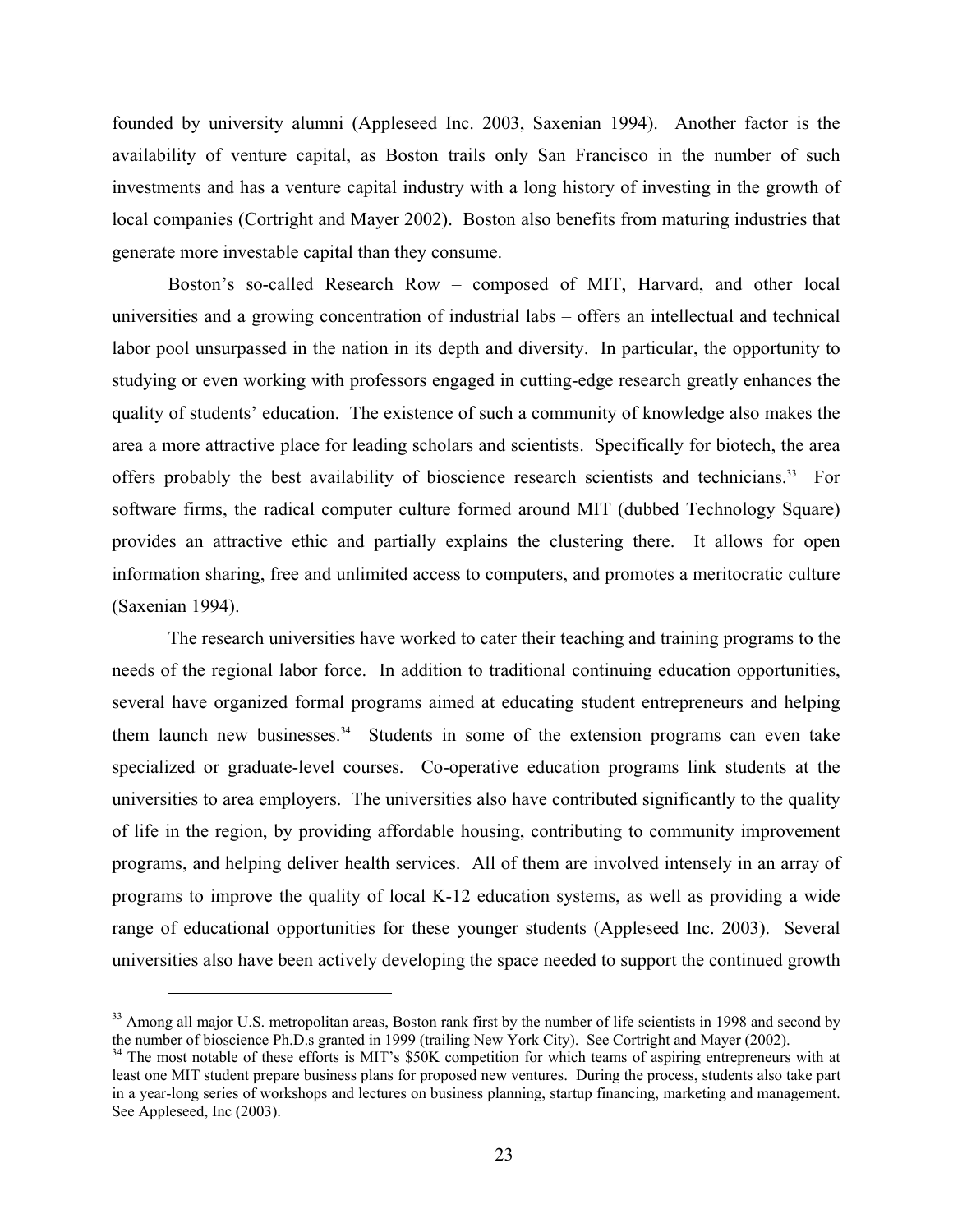of knowledge industries. For instance, the latest university-sponsored real estate development project is Tuft's University's Tufts Science Park that will house R&D, pilot manufacturing, and other activities related to biotech.

### *IV. Power of Place on Creative Clustering*

Creative industries are diverse and prosper in response to the distinctive knowledge base and characteristics of each community, as indicated in the case studies. Research shows the difficulty of generating a new cluster where none previously exists, as cluster development often is path dependent (Cortright and Meyer 2001). Path dependence may be particularly strong for creative centers in fashion and industrial design. Thriving design firms are critical for a viable fashion cluster as they represent the creative source for new innovation. The ability to source locally quality fabrics in the small quantities required for rapid response, small batch production also is important. So are the ability to repeat particular lines at very short notice and the reliability afforded in terms of delivery (Crewe 1996). Successful development of creative clusters, especially those involving high technology, also is usually an indigenous process, building on the distinctive knowledge and industrial base of a city. As a result, communities without technological endowment may be handicapped. Progress in one cluster does not necessarily qualify an area to succeed in others. Even cities with current strength are not guaranteed to be competitive in every new industry segment (Abdullateef 2000).

The most fertile location for innovation and creativity tends to vary markedly across clusters (Porter and Stern 2001). Research shows there is a significant variation in technological specialization among cities, manifested in three key indicators – employment patterns, patent activities and venture capital flows (Cortright and Mayer 2001). Different cities tend to specialize in relative few creative products or technologies and their employment in a few industry segments. Cities with high concentration in software, Washington DC for instance, shows very low concentration in hardware. In addition, the majority of patents issued in any city are granted to only a handful of firms specializing in one or more related technologies. Venture capital flows to a specific set of technologies within those areas. As an exception, Silicon Valley or the Bay Area is the only place specializing in multiple clusters. There is an incredible pool of local talent to draw from, which includes top scientists, seasoned venture capitalists, patent lawyers, IT specialists, medical chemists, and so on. The region provides an integrated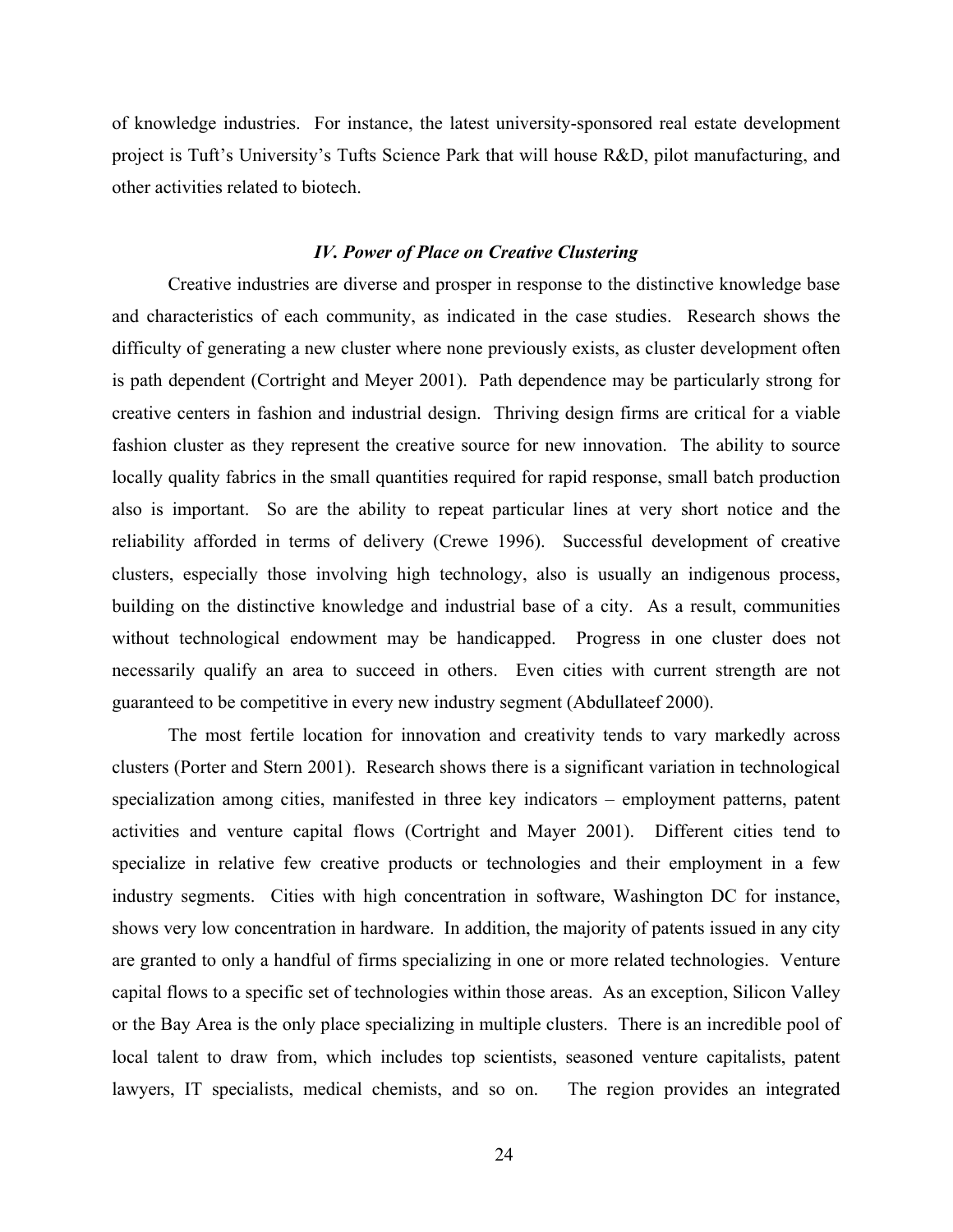environment for intense high-tech work (in Silicon Valley), exceptional outdoor recreational activities, and a vibrant urban center in downtown San Francisco (Florida 2002, Newscientistjobs.com 2003a).

It is clear that in the new knowledge economy, costs or government-influenced low costs (e.g., lower taxes) and access to natural resources are less important. To attract both creative people and firms, places need to foster a culture of innovation and provide an integrated habitat for all forms of creativity.<sup>35</sup> The winning formula in Europe appears to have been a combination of a favorable business environment and technological acumen (Kelly 2003, Simmie 2001). Particularly important are local policies designed to build an infrastructure to support small and emerging creative businesses. Such policies range from establishing industry forums to identify sectoral needs, creating publicly supported venture capital funds, investing in digital labs, supporting art and technology studios, organizing trade missions around particular products, to providing business development support and training (Tepper 2002). In the U.S., San Diego's phenomenal rise is probably most inspiring. But this is not to suggest that San Diego's competitive edge is locked in. In fact, it faces imminent shortages in the supply of marketing and management professionals and skilled workers.

Despite concerted development efforts and presence of leading research universities, some places remain trapped in past cultural and organizational norms and unable to adapt to new technologies. The case of Baltimore may be a good example of local inertia and an alternative model of university research. Funded in 1876 as the first research university in the U.S. and ranked today as the single largest recipient of federal R&D funding, Johns Hopkins University has given priority to basic research and scholarly publication from the very beginning.<sup>36</sup> Its dedication to the norms of "open science" also has been translated into an unwillingness to allow commercial interests to influence research (Feldman and Desrochers 2004). This academic culture has not encouraged direct involvement with industry, and instead has carried an almost persistent emphasis on fundamental inquiry. The failure of its first spin-off company or

1

 $35$  The Creative Index developed by Florida (2002) is a useful gauge of the creative capabilities of places. This index is a mix of four equally weighted factors: share of creative employees in the workforce, innovation measured by patents per capita, presence of high-tech industry, and diversity measured by the Gay Index.

<sup>&</sup>lt;sup>36</sup> On the other hand, the university ranked second to lowest among the top twenty American universities in its percentage of industry-sponsored research as a proportion of total research expenditure at the end of 1990s (Feldman and Desrochers 2004).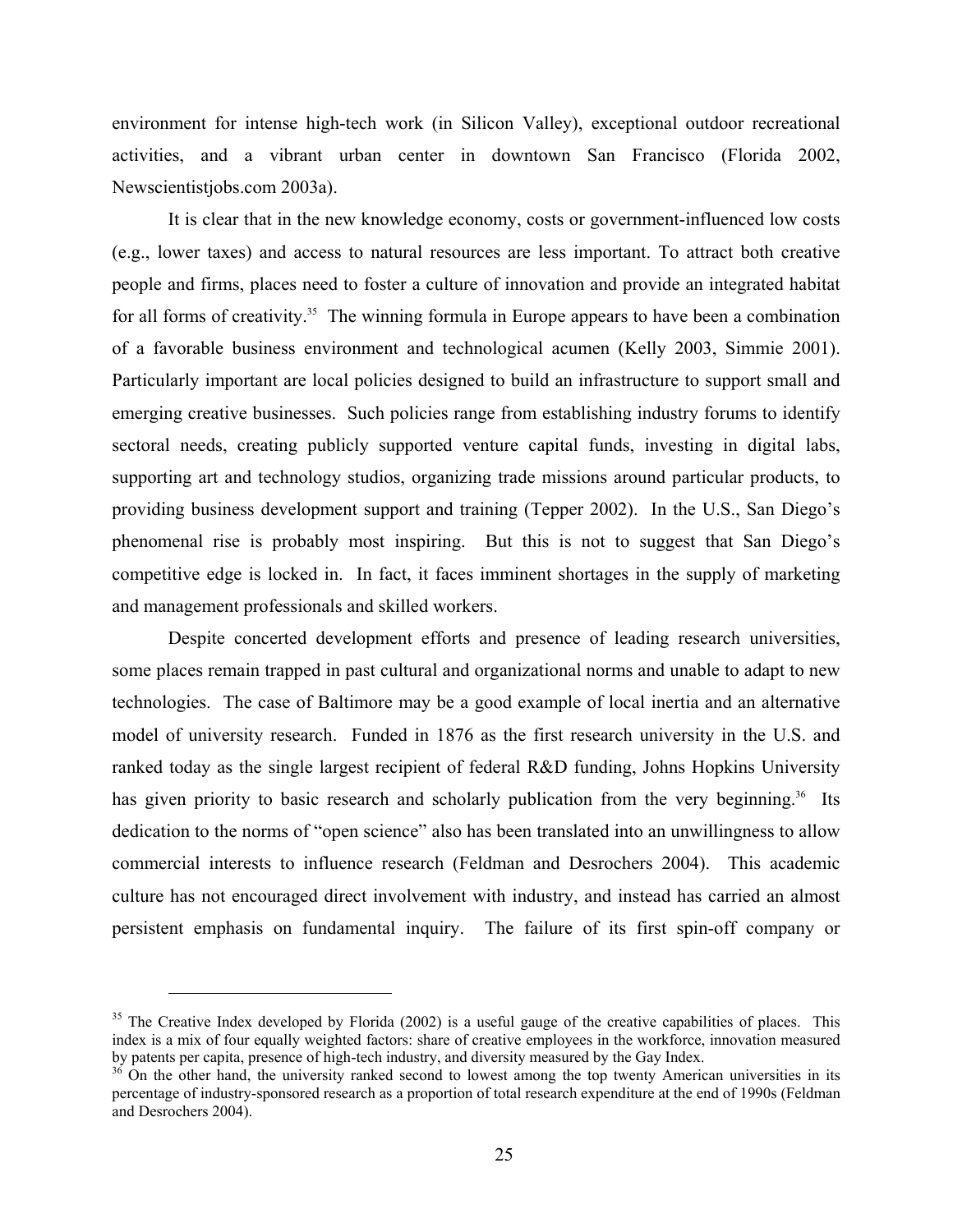university-industry link, Rowland Telegraphic Company, further enforced such a culture.<sup>37</sup> As a result local representatives of industry and commerce in Baltimore have formed an impression of the university as remote from everyday life.

Compounding this disconnection between the university and industry is the lack of a supportive and innovative environment in the Baltimore community (Feldman 1994). The large employers in the city tend to be branch plants instead of national headquarters, and are less able to generate innovation spin-offs. The absence of a highly developed corporate complex also contributes to the lack of producer services. Although there are several venture capital firms in the state of Maryland, they have not invested in Baltimore and tend to conduct business elsewhere. To overcome this problem, an independent high-technology development group called Triad Investors was formed in 1988 by the university and its health systems. But Triad Investors has not been as successful as similar ventures by other top research universities (Feldman 1994). The importance of a supportive local environment is further confirmed by Pittsburgh's difficulty to adapt to the creative era despite the presence of two leading research universities and a strong base of metallurgical and chemical industries (Florida 2002).<sup>38</sup>

### *V. Implications for Aspiring Asian Cities*

The experience and lessons from existing areas of leading clusters have significant relevance to cities in East Asia. Local innovation capacity is conditioned by the national innovation system and dynamic cities leverage locational advantages by attracting and retaining talent. But it is important to note that national innovation systems in East Asia differ from the U.S. model. Research shows that settings with different institutional profiles may produce distinctive forms of innovation (Indergaard 2003). The question of whether developmental states are a viable alternative is somewhat important for studies of East Asian cities. Hill and Kim (2000) argue that East Asia's developmental states produce a "state-centered politicalbureaucratic" type of world city, such as Tokyo (p. 2177). Similarly, state policy and politics, not market forces, have shaped Tokyo's core clusters – IT, multimedia and videogames –

 $37$  Established in 1898, the company went out of business in 1910 (Feldman and Desrochers 2004). Another frustrated experience was the formation and re-formation of the university's engineering school, which strayed away from basic science in favor of the more practical approach in early years but returned to emphasize abstract problems after re-formation in the late 1970s.

<sup>&</sup>lt;sup>38</sup> Florida (2002) attributes this difficulty largely to a conservative local culture that is not open to diverse populations and new demands of the creative class.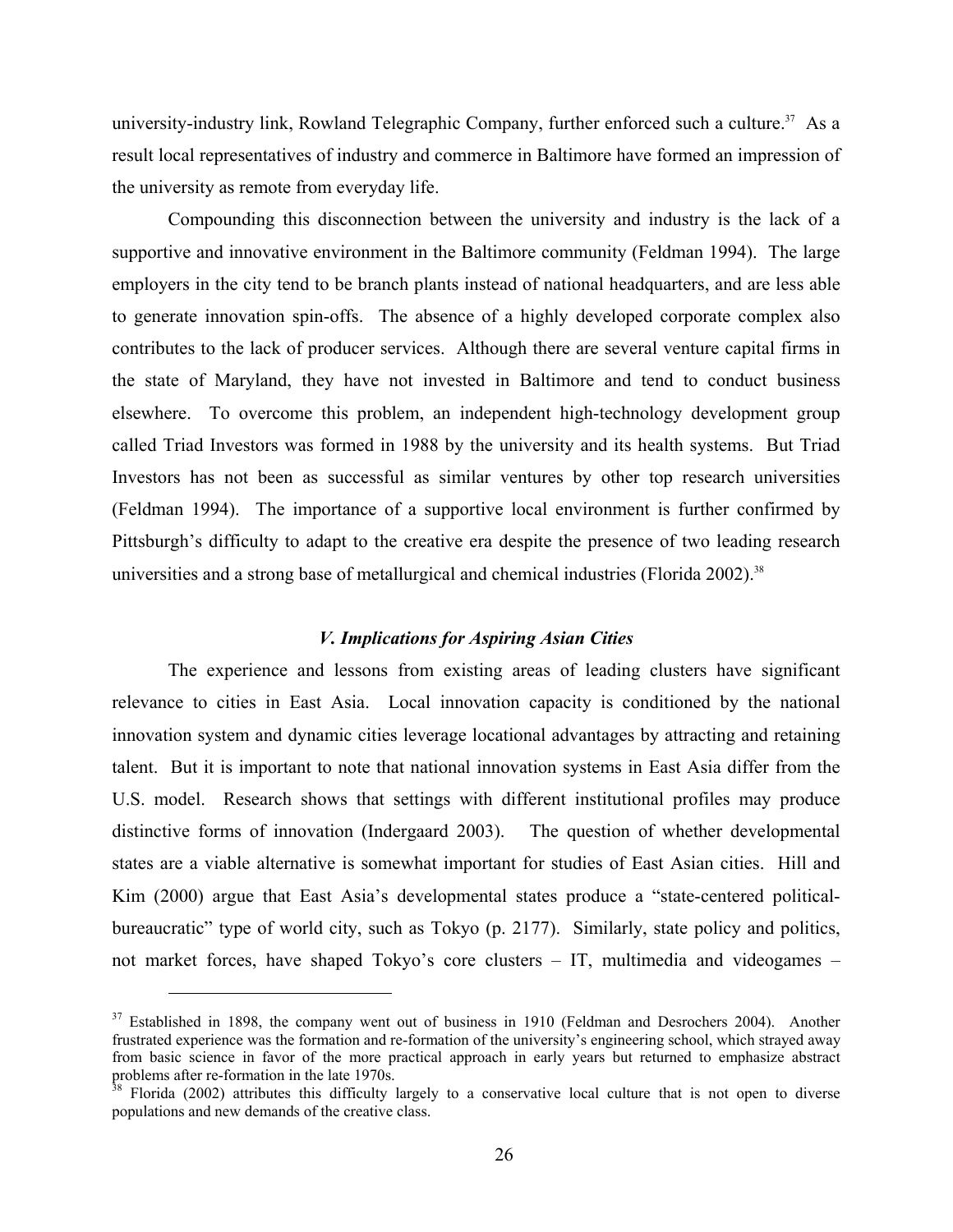primarily through policy incentives to coordinate and stimulate corporate R&D investment on frontier technology (Fujita 2003). But this theme still rests the nestedness of cities at the national level, which is increasingly challenged by regional and global forces. Evidence shows, as in the case of Malaysia's development of digital industry, that a developmental hybrid is often used in East Asia in which the state devises a comprehensive plan and uses venture capital to enroll participants (Indergaard 2003).

Given the ongoing or completed projects led by direct government initiatives, several East Asian cities may have the potential to cultivate a substantial presence of multimedia production and services. Singapore is in the process of creating a "Mediapolis" that uses a total value chain perspective and focus on broadcasting, film/animation, computer gaming, music and e-learning ("Creativity as Singapore's New Growth Engine," *United Press International*, 25 September 2002). Its Economic Review Committee (2002) has been promoting an aggressive development strategy for creative industries by specifically identifying two potential clusters for the city state – "Design Singapore" and "Media 21." The Seoul Metropolitan Government is developing a 565,000 square meter Seoul Digital Media City, scheduled for completion in 2010, as a world class complex for digital media industries. Malaysia is building a multimedia supercorridor (with target completion in 2020) tailored directly to software and multimedia products, and it already has attracted some high-powered tenants like Microsoft and Intel. The race is on in the region to attract global talent and to compete for the mantle of East Asia's creative hub.

Substantial investment, however, has gone into building the hardware of creativity and improving physical infrastructure, and less has been done in the way of supporting creative process and talent. Singapore may be moving towards addressing the negative perception of the city as a highly regulated place. But some cities are experiencing the drying out of public funding for cultural and research activities at the same time as new, grandiose infrastructure is being built. Shanghai today, for instance, boasts a new art gallery, an elegant museum for antiquities, a luminous \$150 million grand theater, a new expansive conventional center, and one of the largest libraries in the world (Wu 2004). Yet film professionals are compelled to look abroad for finance and to attract co-productions financed through Hong Kong (China). Together with its bureaucracy's effective control over creativity, the city is having difficulties in retaining domestic talent. Hence investment in creative talent and liberalization of the cultural climate need to be a key element of the future strategies of these cities.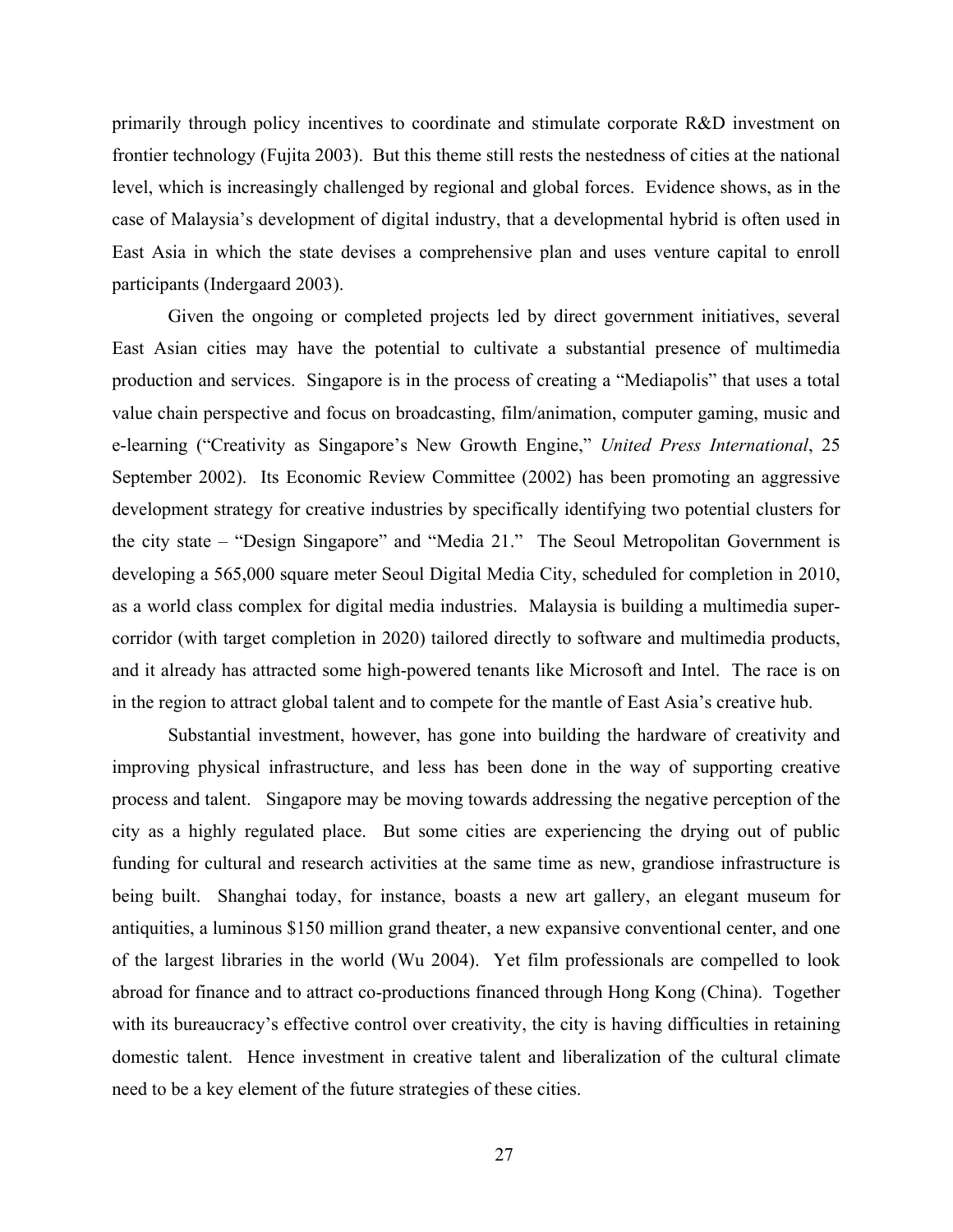Hong Kong's recent experience may showcase the making of a creative city in East Asia. It has robust film and music industries. Similarly its architecture, publishing, design and advertising businesses enjoy an edge over regional competitors in terms of creativity.<sup>39</sup> Crossfertilization of creative ideas is common among the film, television, comics and software industries. The territory's world-class telecommunications infrastructure, creative software designers (in some 500 independent software vendors), pioneering online services, and people's enthusiastic interest in acquiring novel products provide fertile grounds for creativity (Berger and Lester 1997, Enright and others 1997).<sup>40</sup> In addition, most of the manufacturing firms display remarkable flexibility, in terms of producing for customers with diverse needs, detecting changes in trends rapidly, and switching lines quickly from one product to another (Berger and Lester 1997). Another advantage lies in the strength of its service cluster – accounting, legal, and financial services, as well as business infrastructure (Enright and others 1997).<sup>41</sup> But Hong Kong is weak in its R&D capacity. Specifically, universities are seen as holding themselves aloof from the industrial sector and not tailoring their teaching and research activities closely enough to industrial needs. Combined with limited public and private funding for R&D in its earlier development, Hong Kong displayed a low-tech pattern of industrial development until the 1990s (Berger and Lester 1997, Enright and others 1997). $42$ 

In recent years, however, the government has become more active in supporting industry upgrading and providing financial infrastructure to meet the general needs of individual industries. The funding schemes of Innovation Technology Fund (ITF) and Film Guarantee Fund (FGF) are some of the notable means (HKU 2003). ITF supports mainly applied R&D

<sup>&</sup>lt;sup>39</sup> Most companies in Hong Kong's creative industries are small and export-oriented, which tend to be long on growth prospects but short on physical assets. The two largest creative industries, in terms of value added, are publishing and architectural services. For details on specific industries, see HKU (2003). Together creative industries contribute to 2 percent of Hong Kong's GDP and 3.7 percent of total employment (HKTDC 2002).

<sup>&</sup>lt;sup>40</sup> Some significant new technology-intensive products and services that have originated in Hong Kong include: the line of Chinese-language pagers and paging services, a wireless hand-held betting device, and the line of color computer-aided-design software systems for garment manufacturers. In addition, Hong Kong has a consumer base that is among the world's most technological sophisticated as indicated by the extremely high density of cellular and pager usage (Berger and Lester 1997).

<sup>41</sup> During the past two decades Hong Kong has undergone economic restructuring and transformation from a "manual economy" to a "knowledge economy" (Enright and others 1997). The industry sector now constitutes less than 15 percent of its GDP (manufacturing industries only 5.1 percent). In contrast, the service sector counts for more than 85 percent of Hong Kong's GDP, of which 50 percent is attributable to producer services (HKU 2003, Tao and Wong 2002).

<sup>&</sup>lt;sup>42</sup> As a result, its biotech sector is small and engaged primarily in importing, repackaging and distributing bulk generic western drugs.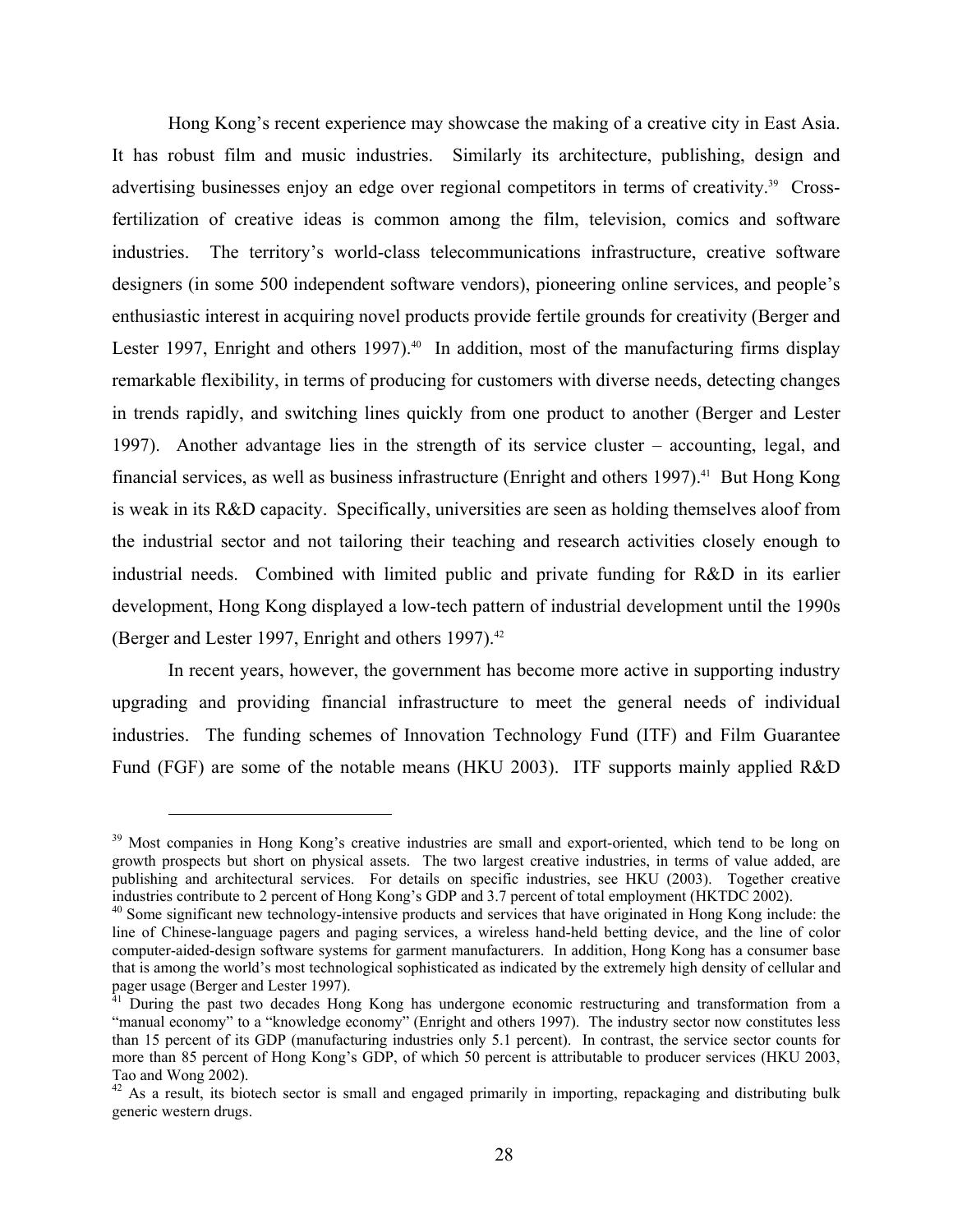projects conducted by universities, industry support organizations, trade associations or even private companies that contribute to innovation and technology upgrading in industry (www.itf.gov.hk). FGF assists local film production companies to obtain loans from local participating lending institutions for producing films (a loan guarantee scheme) and helps create an environment conducive to the development of a new financial infrastructure for film production (www.fso-tela.gov.hk/film\_guarantee\_fund.cfm). Public funding also has been used to set up the Hong Kong Institute of Biotechnology and Biotechnology Research Institute.<sup>43</sup>

Hong Kong continues to uphold its rare combination of the government as a referee and private companies as active players, which fosters an environment for businesses to make strategic decisions freely in the city (Enright and others 1997). In particular, it maintains a good international reputation in the protection of IPRs through a comprehensive legal framework and some of the world's toughest legal restrictions. The government has been able to act promptly on complaints about piracy, often filed by large transnational corporations.<sup>44</sup> In addition, the government provides a very low tax regime, with a low capital-gains tax and flat personal income tax.<sup>45</sup> With marked clarity, its fiscal policy is considered the most favorable to entrepreneurial activity in the world (Enright and others 1997). Recently the Mainland and Hong Kong Closer Economic Partnership Arrangement (CEPA) has allowed zero import tariffs on textiles and clothing, which helps the branding of Hong Kong's fashion products in the Mainland.

A number of mediating organizations have been established, either through industry initiatives or public support or both, to provide cross-sector platform for exchange of IPRs, industry solutions and information services, and incentive and award systems (HKU 2003). The Hong Kong Productivity Council and Trade Development Council (TDC) are the main entities involved in cross-sector promotion. Trade fairs organized by the TDC have long been the platform for the exchange among different industries and for local and overseas participants to

<u>.</u>

<sup>&</sup>lt;sup>43</sup> But true venture investments or funds, particularly those with a pure focus on technology, are still rare in Hong Kong because of the short-term-driven investment culture and dominance of property investments. As a result, startup firms often have to rely on family finances or rolled over trade credit. This reliance is true not only in Hong Kong, but also throughout much of Asia (Berger and Lester 1997).

<sup>&</sup>lt;sup>44</sup> For instance, piracy level of music records dropped from 25-50 percent in 2000 to 10-25 percent in 2001. Hong Kong is said to be one of the first places in the world to implement a licensing policy for manufacturing optical discs that requires each disc be marked with the manufacturer's code (HKU 2003).<br><sup>45</sup> The lack of withholding taxes also increases its role as a regional financial center. See Berger and Lester (1997).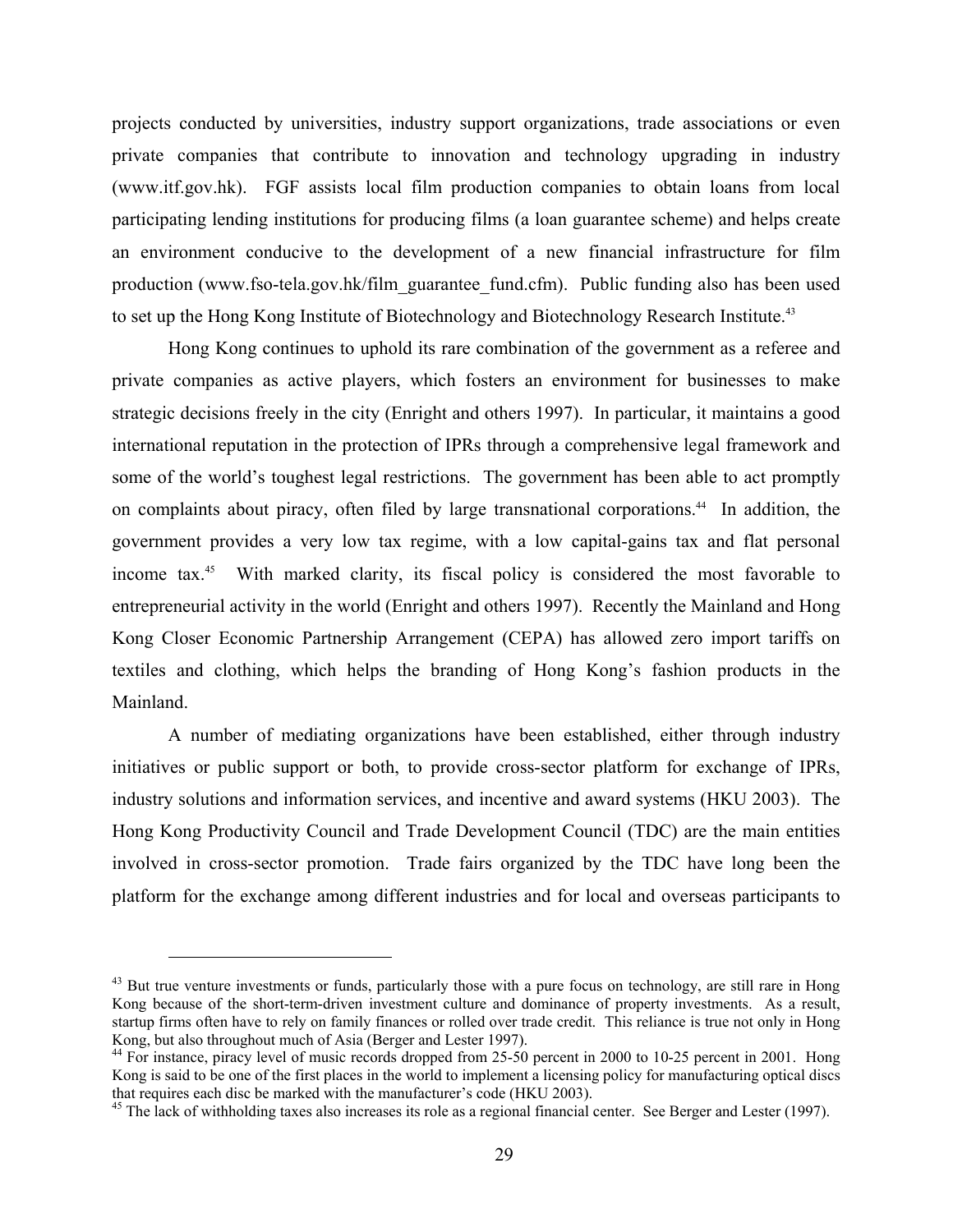develop business matching.<sup>46</sup> TDC's matchmaking function is further amplified by its global network of more than 50 offices that collect information from international buyers, promote Hong Kong products and services, and locate Hong Kong contacts for overseas businesses (Berger and Lester 1997).<sup>47</sup> In addition, Hong Kong has been using flagship projects in its marketing and branding (HKU 2003). The building of the Convention & Exhibition Center Extension and Chek Lap Kok International Airport are two well-known, completed projects. Hong Kong plans to complete the construction of its Cyberport by 2007 to complement its already fully digital network (Indergaard 2003, Jessop and Sum 2000). The West Kowloon Cultural Center Development has the potential to be a major flagship project on the world stage and could turn into a partnership with Shenzhen's establishment of a theater district north of the border (HKU 2003).

Similar to Hong Kong (China), a number of middle and higher-income economies in East Asia may be at the stage where future growth is likely to depend on a transition to innovative economies centered on knowledge-based and service-oriented activities (Yusuf and Evenett 2002). The focus of transnational companies on the cities of Asia as production bases and potential markets has remained strong. But these cities may be competing with well-established creative hubs of the world, such as San Francisco, Boston and Dublin, to attract and retain creative talent. Winners of such competition are likely those that can provide a successful combination of local innovation capacity and supportive environment.

<sup>&</sup>lt;sup>46</sup> An example is the Hong Kong Licensing Show and Conference that brings together licensors, licensing agents, licensee advertising agents and legal advisors (HKU 2003).<br><sup>47</sup> There are other new mediating organizations. The Hong Kong Design Center serves as an intermediary between

designers, on the one hand, and industrialists, the business sector and general public, on the other. The Hong Kong-Asia Film Financing Forum facilitates financial collaboration among filmmakers, producers, distributors and bankers (HKU 2003).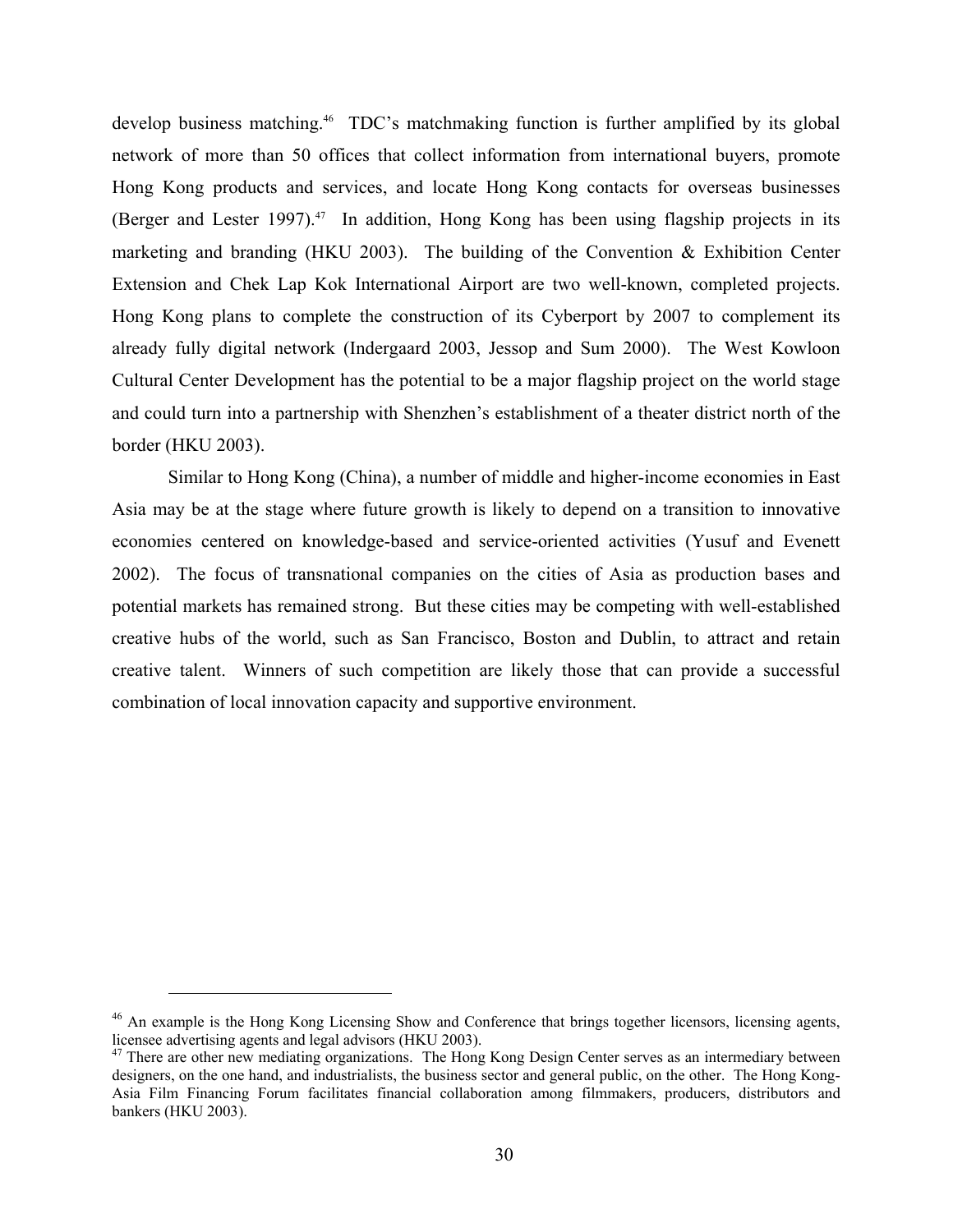### **References**

- Abdullateef, Eric. 2000. "Developing Knowledge and Creativity: Asset Tracking as a Strategy Centerpiece." *Journal of Arts Management, Law, and Society* 30, 3 (Fall): 174-192.
- Appleseed, Inc. 2003. *Engines of Economic Growth: The Impact of Boston's Eight Research Universities on the Metropolitan Boston Area*. Boston.
- Beesley, M.E. 1997. "Media Concentration and Diversity," in M.E. Beesley, ed. *Privatization, Regulation and Deregulation*. Second edition. London: Routledge, p. 429-451.
- Breathnach, Proinnsias. 2000. "Globalization, Information Technology and the Emergence of Niche Transnational Cities: The Growth of the Call Center Sector in Dublin." *Geoforum* 31: 477-485.
- Burger, Suzanne and Richard K. Lester (eds). 1997. *Made by Hong Kong*. Hong Kong and Oxford: Oxford University Press.
- Caves, Richard. 2000. *Creative Industries: Contracts Between Art and Commerce*. Cambridge, MA: Harvard University Press.
- CEOs for Cities and Progressive Policy Institute. 2000. *Urban Economic Prospects in the Knowledge Economy*. Boston: CEOs for Cities (www.ceosforcities.org/research/2000/urban\_economic\_prospects/index.html).
- Cortright, Joseph and Heike Mayer. 2001. "High Tech Specialization: A Comparison High Technology Centers." *Survey Series.* Washington, DC: The Brookings Institution Center on Urban and Metropolitan Affairs.
- Cortright, Joseph and Heike Mayer. 2002. *Signs of Life: The Growth of Biotechnology Centers in the U.S.* Washington, DC: The Brookings Institution Center on Urban and Metropolitan Affairs.
- Crewe, Louise. 1996. "Material Culture: Embedded Firms, Organized Networks and the Local Economic Development of a Fashion Quarter." *Regional Studies* 30, 3: 257-272.
- Crow, Michael and Barry Bozeman. 1998. *Limited by Design: R&D Laboratories in the U.S. National Innovation System*. New York: Columbia University Press.
- Echeverri-Carroll, Elsie. 1999. "The Regional Economic Impact of New Airport Construction: The Case of Austin-Bergstrom International Airport." *Texas Business Review* (June).
- Echeverri-Carroll, Elsie. 2003. "The Austin Index: Monitoring a City's Progress." *Texas Business Review* (June).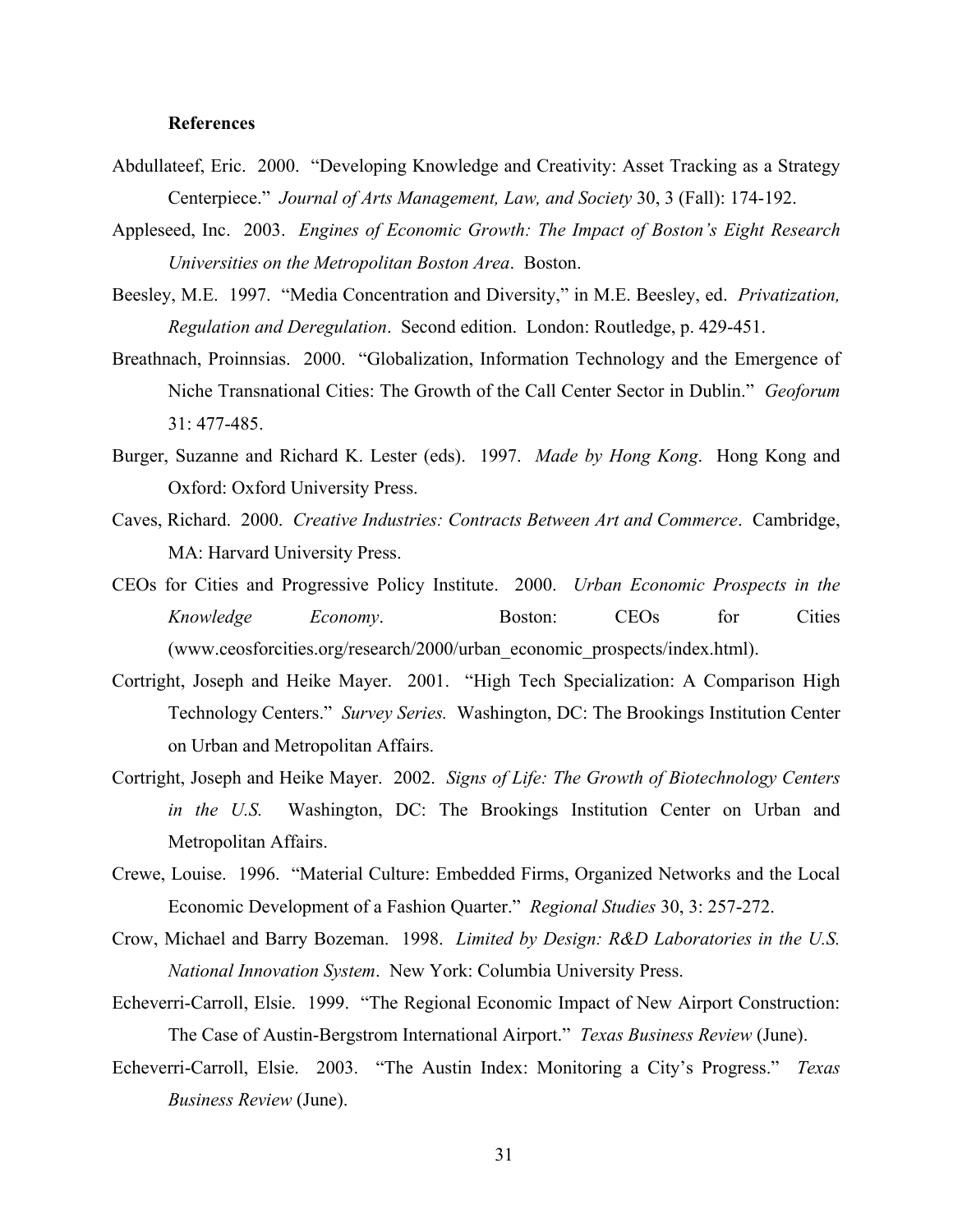- Enright, Michael J., Edith E. Scott and David Dodwell. 1997. *The Hong Kong Advantage*. Hong Kong and Oxford: Oxford University Press.
- Feldman, Maryann. 1994. "The University and Economic Development: The Case of Johns Hopkins University and Baltimore." *Economic Development Quarterly* 8, 1 (February): 67-76.
- Feldman, Maryann and Pierre Desrochers. 2004. "Truth for Its Own Sake: Academic Culture and Technology Transfer at Johns Hopkins University." Forthcoming in *Minerva*.
- Feldman, Maryann and Johanna L. Francis. 2004. "Fortune Favors the Prepared Region: The Case of Entrepreneurship and the Capitol Region Biotechnology Cluster." Forthcoming in *European Planning Studies*.
- Florida, Richard. 2002. *The Rise of the Creative Class: And How It's Transforming Work, Leisure and Community*. New York: Basic Books.
- Fujita, Kuniko. 2003. "Neo-industrial Tokyo: Urban Development and Globalization in Japan's State-centered Developmental Capitalism." *Urban Studies* 40, 2: 249-281.
- Fujita, Kuniko and Richard Child Hill. 2004. "Innovative Tokyo." Paper presented at the *World Bank Workshop on Creative Industries in East Asia*, 22-23 February 2004, Bangkok, Thailand.
- Glaeser, Edward L. and Albert Saiz. 2003. "The Rise of the Skilled City." Harvard Institute of Economic Research Discussion Paper Number 2025, December.
- Hall, Peter. 2000. "Creative Cities and Economic Development." *Urban Studies* 37, 4: 639- 649.
- Haug, P. 1995. "Formation of Biotechnology Firms in the Greater Seattle Region: An Empirical Investigation of Entrepreneurial, Financial, and Educational Perspectives." *Environment and Planning A* 27: 249-267.
- Healy, Kieran. 2002. "What's New for Culture in the New Economy?" *Journal of Arts Management, Law, and Society* 32, 2 (Summer): 86-102.
- Hill, Richard and June Woo Kim. 2000. "Global Cities and Developmental States: New York, Tokyo and Seoul." *Urban Studies* 37, 2: 2167-2195.
- Hong Kong Trade Development Council (HKTDC). 2002. "Creative Industries in Hong Kong." *Economic Forum*, September 5. www.tdctrade.com/econforum/tdc.
- Howkins, John. 2001. *The Creative Economy*. London: Penguin Press.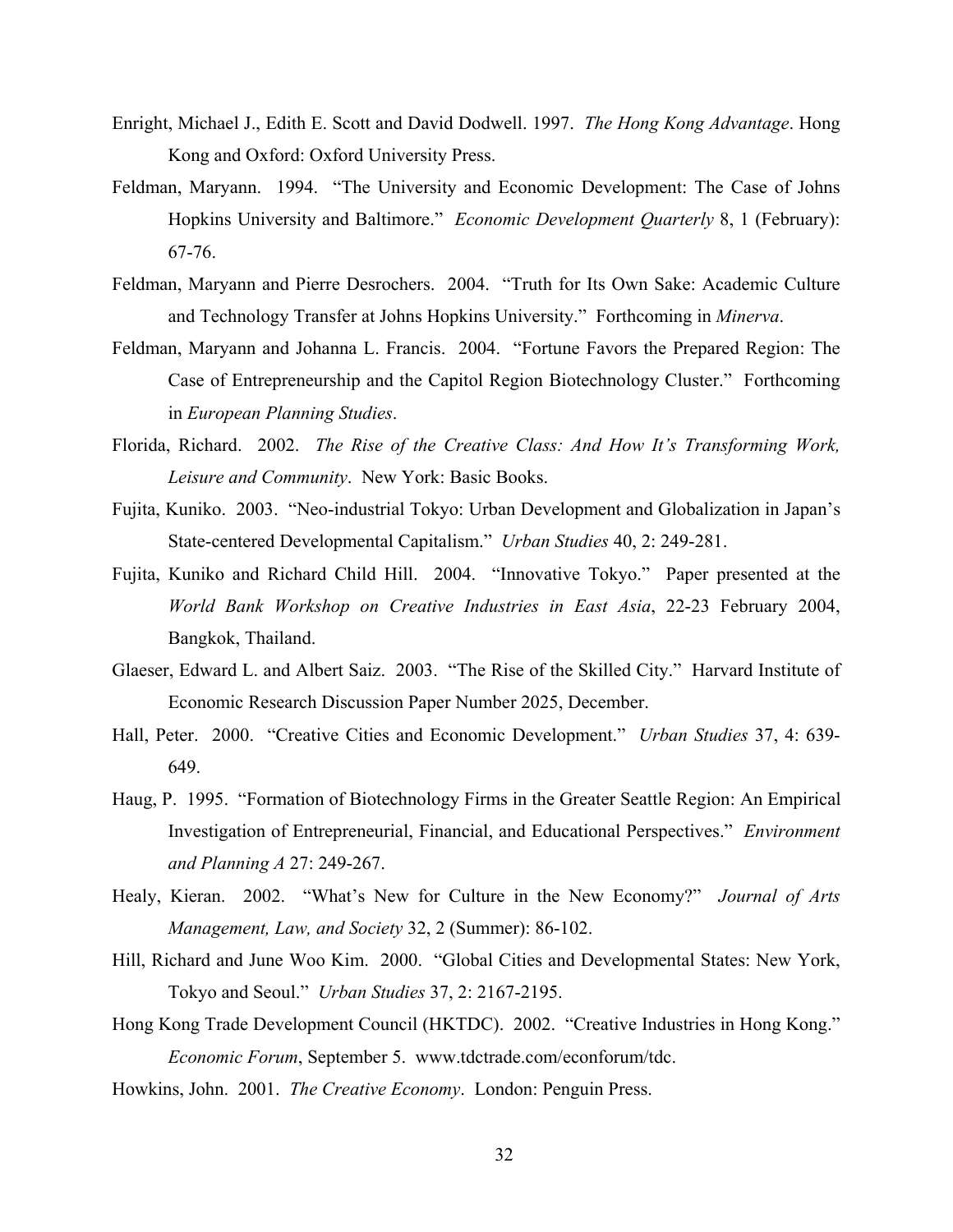- Indergaard, Michael. 2003. "The Webs They Weave: Malaysia 's Multimedia Super-corridor and New York City's Silicon Alley." *Urban Studies* 40, 2: 379-401.
- IntelliQuest. 1999. *High Tech Communities Quality of Life Study*. www.intelliquest.com.
- Jessop, Bob and Ngai-Ling Sum. 2000. "An Entrepreneurial City in Action: Hong Kong's Emerging Strategies in and for (Inter)Urban Competition." *Urban Studies* 37, 12: 2287- 2313.
- Kelly, Jeremy. 2003. *World Winning Cities in an Era of Change*. Chicago: Jones Lang LaSalle (www.rakli.fi/uutisia/Lehdisto/JLLProperty\_Futures\_6\_1.pdf).
- Kresl, Peter Karl and Balwant Singh. 1999. "Competitiveness and the Urban Economy: Twenty-four Large US Metropolitan Areas." *Urban Studies* 36, 5-6: 1017-1027.
- Levitssk, Jacob. 1996. "Support Systems for SMEs in Developing Countries." United Nations Industrial Development Organization, Processed.
- Markusen, Ann and Greg Schrock. 2001. "Occupational Advantage: Detecting and Enhancing Occupational Mix in Regional Development." Working Paper #256, Project on Regional and Industrial Economics, University of Minnesota.
- Mayer, Heike. 2003. "A Clarification of the Role of the University in Economic Development." Paper presented at the Joint Conference of the Association of Collegiate Schools of Planning and the Association of European Schools of Planning, July 8-13, Leuven, Belgium.
- Mowery, David C. and Nathan Rosenberg. 1993. "The U.S. National Innovation System," in Richard R. Nelson, ed. *National Innovation Systems: A Comparative Analysis*. Oxford and New York: Oxford University Press, p. 29-75.
- McNally, Meghan. 2003. *Washington: Number One in College Degrees*. Washington, DC: The Brookings Institution, Center for Urban and Metropolitan Policy.
- Nelson, Richard R. and Nathan Rosenberg. 1993. "Technical Innovation and National Systems," in Richard R. Nelson, ed. *National Innovation Systems: A Comparative Analysis*. Oxford and New York: Oxford University Press, p. 3-21.
- Newscientistjobs.com. 2003a. "Bay Area Biotech: Biotech by the Bay." www.newscientistjobs.com.
- Newscientistjobs.com. 2003b. "San Diego: Sun, Surf and Science." www.newscientistjobs.com.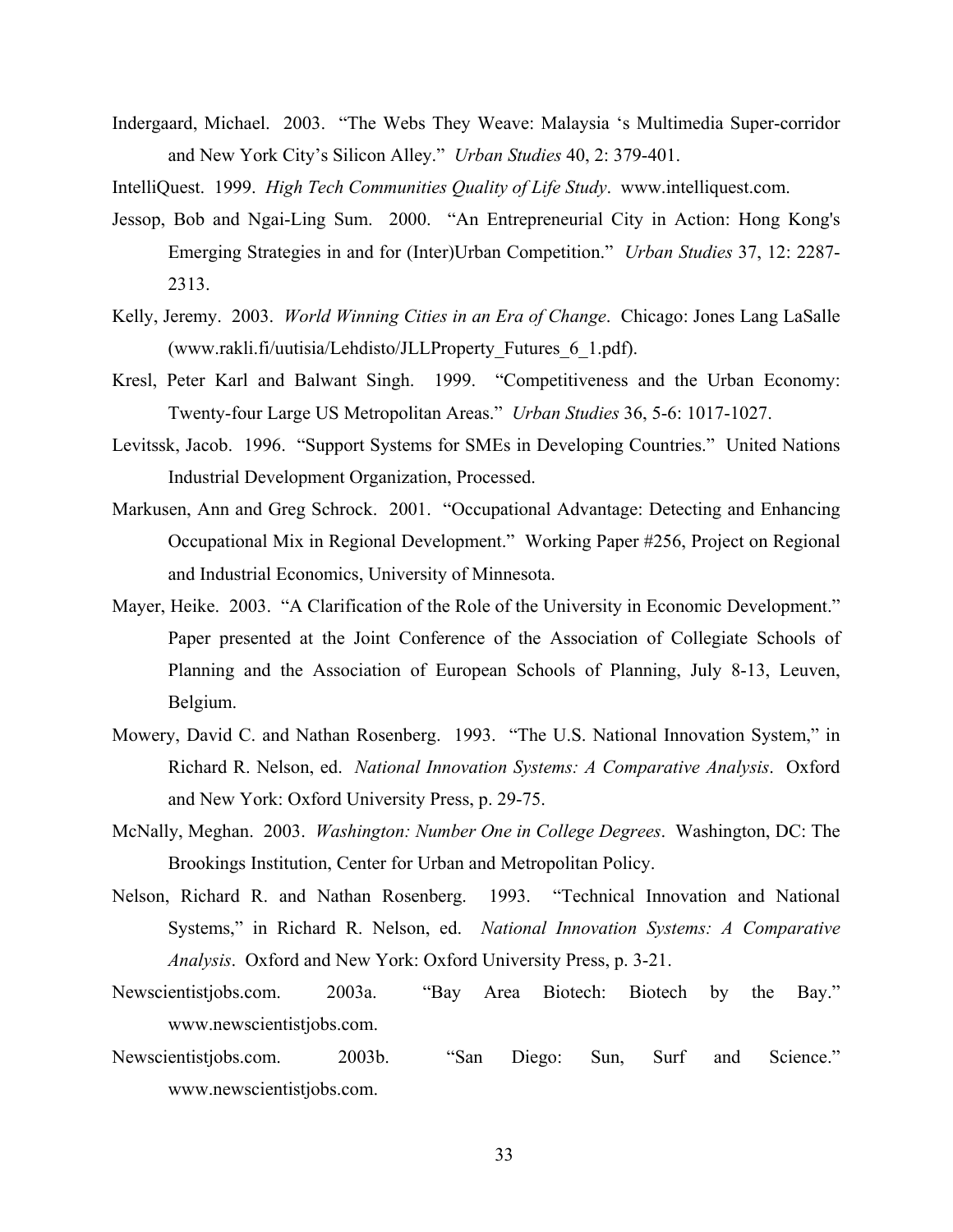Niiler, Eric. 2003. "San Diego: Good Neighbors." *Nature* 426 (11 December): 690-694.

- Odagiri, Hiroyuki and Akira Goto. 1993. "The Japanese System of Innovation: Past, Present, and Future," in Richard R. Nelson, ed. *National Innovation Systems: A Comparative Analysis*. Oxford and New York: Oxford University Press, p. 76-114.
- Ó Riain, Seán. 2004. "The Politics of Mobility in Technology-Driven Commodity Chains: Developmental Coalitions in the Irish Software Industry." *International Journal of Urban and Regional Research* 28, 3 (September): 642-663.
- Owen-Smith, Jason, Massimo Riccaboni, Fabio Pammolli and Walter W. Powell. 2002. "A Comparison of U.S. and European University-Industry Relations in the Life Sciences." *Management Science* 48, 1 (January): 24-43.
- Parthasarathy, Balaji. 2004. "India's Silicon Valley or Silicon Valley's India? Socially Embedding the Computer Software Industry in Bangalore." *International Journal of Urban and Regional Research* 28, 3 (September): 664-685.
- Porter, Michael E. 1998. "Clusters and the New Economics of Competition." *Harvard Business Review* (Nov-Dec): 77-87.
- Porter, Michael E. and Monitor Group. 2001. *Clusters of Innovation Initiative San Diego*. Washington, DC: Council on Competitiveness.
- Porter, Michael E. and Scott Stern. 2001. "Innovation: Location Matters." *MIT Sloan Management Revie*w (Summer): 28-36.
- Rantisi, Norma M. 2002. "The Competitive Foundations of Localized Learning and Innovation: The Case of Women's Garment Production in New York City." *Economic Geography* 78, 4 (October) 441-462.
- Reason, Tim. 2001. "Small World: In the Wake of Y2K, U.S. Companies Are Outsourcing Even More Technology Tasks Overseas." *CFO Magazine*, April 1.
- San Diego Association of Government (SANDG). 2001. "San Diego Regional Employment Clusters: Engines of the Modern Economy." *Info* (August, No.1): 2-31.
- Santagata, Walter. 2002. "Cultural Districts, Property Rights and Sustainable Economic Growth." *International Journal of Urban and Regional Research* 26, 1 (March): 9-23.
- Saxenian, AnnaLee. 1994. *Regional Advantage: Culture and Competition in Silicon Valley and Route 128*. Cambridge, MA: Harvard University Press.